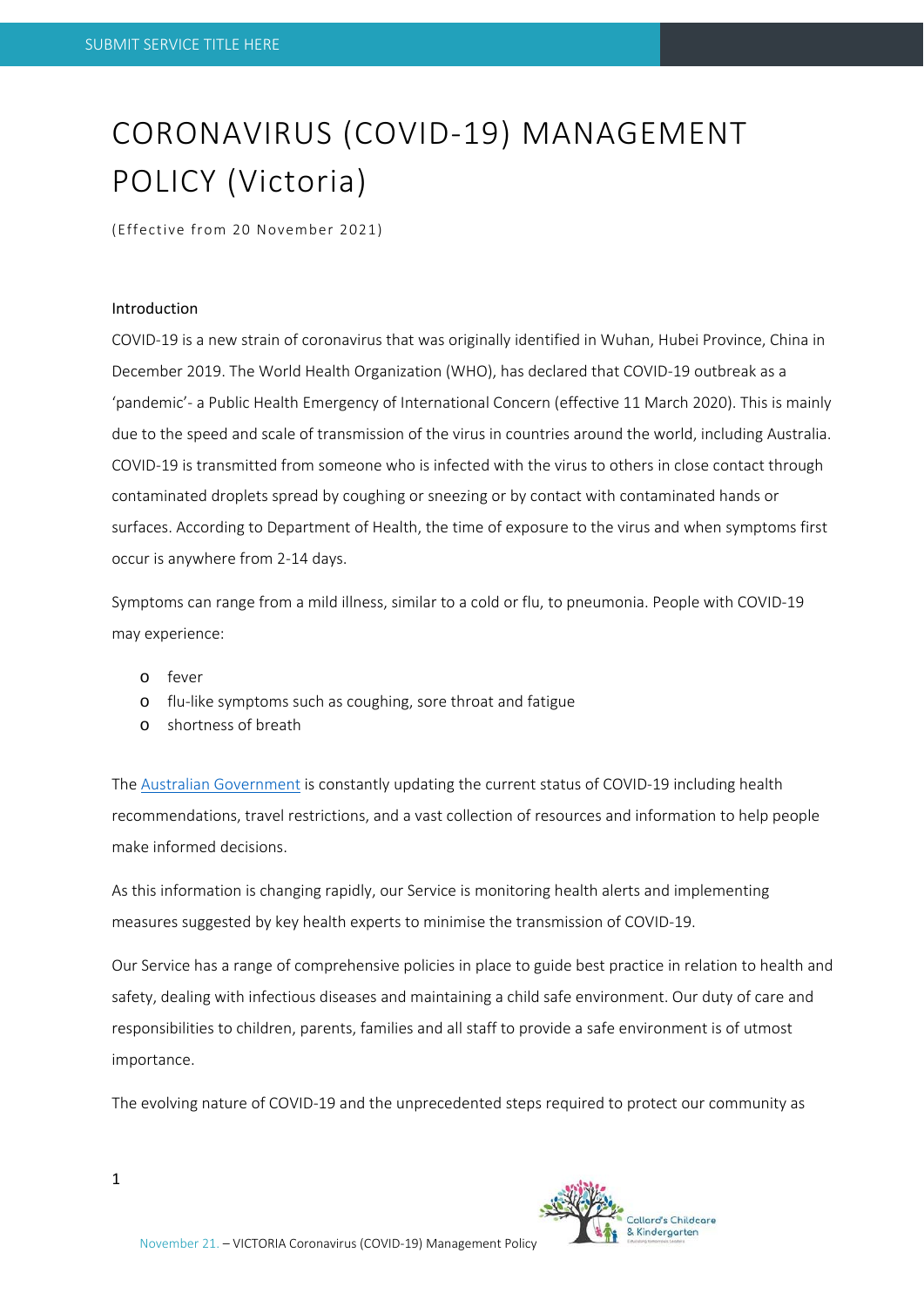recommended by the Australian Government, has resulted in the development of a specific policy to assist our Service manage this pandemic.

This policy will change as required to ensure the protective measures against COVID‐19 as advised by our government are implemented by our Service. COVID-19 information for the early childhood education and care sector

see: Current COVID Safe Setting early childhood education and care services for Victorian Services.

#### NATIONAL QUALITY STANDARD (NQS)

| QUALITY AREA 2: CHILDREN'S HEALTH AND SAFETY |                                    |                                                                                                                                                       |  |  |
|----------------------------------------------|------------------------------------|-------------------------------------------------------------------------------------------------------------------------------------------------------|--|--|
| 2.1.1                                        | Wellbeing and<br>comfort           | Each child's wellbeing and comfort is provided for, including appropriate<br>opportunities to meet each child's needs for sleep, rest and relaxation. |  |  |
| 2.1.2                                        | Health practices<br>and procedures | Effective illness and injury management and hygiene practices are promoted and<br>implemented.                                                        |  |  |
| 2.2                                          | Safety                             | Each child is protected.                                                                                                                              |  |  |

| EDUCATION AND CARE SERVICES NATIONAL REGULATIONS |                                                                                                                                                                                                      |  |
|--------------------------------------------------|------------------------------------------------------------------------------------------------------------------------------------------------------------------------------------------------------|--|
| 77                                               | Health, hygiene and safe food practices                                                                                                                                                              |  |
| 85                                               | Incident, injury, trauma and illness policies and procedures                                                                                                                                         |  |
| 86                                               | Notification to parents of incident, injury, trauma and illness                                                                                                                                      |  |
| 87                                               | Incident, injury, trauma and illness record                                                                                                                                                          |  |
| 88                                               | Infectious diseases                                                                                                                                                                                  |  |
| 90                                               | Medical conditions policy                                                                                                                                                                            |  |
| 93                                               | Administration of medication                                                                                                                                                                         |  |
| 110                                              | Ventilation and natural light                                                                                                                                                                        |  |
| 162                                              | Health information to be kept in enrolment record                                                                                                                                                    |  |
| 168                                              | Education and care service must have policies and procedures                                                                                                                                         |  |
| 173(2)(g)                                        | Prescribed information to be displayed- centre based service and family day care service, a<br>notice stating that there has been an occurrence of an infectious disease at the premises or<br>venue |  |

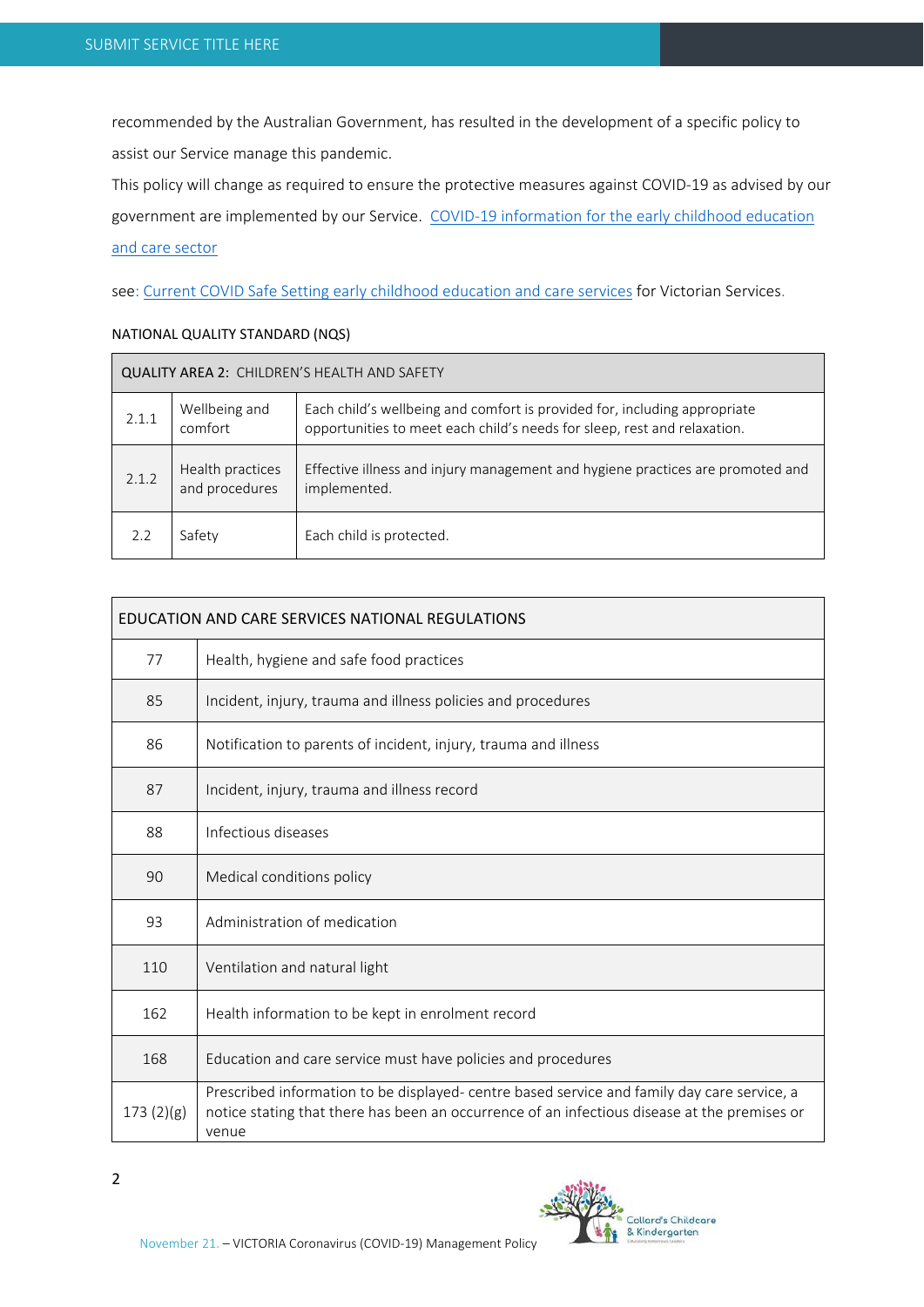# RELATED POLICIES

| Control of Infectious Diseases Policy          | <b>Medical Conditions Policy</b>   |  |
|------------------------------------------------|------------------------------------|--|
| <b>Family Communication Policy</b>             | Nappy Change and Toileting Policy  |  |
| Hand Washing Policy                            | Payment of Fees Policy             |  |
| Health and Safety Policy                       | Privacy and Confidentiality Policy |  |
| <b>Immunisation Policy</b>                     | Physical Environment Policy        |  |
| Incident, Injury, Trauma and Illness Policy    | Sick Children Policy               |  |
| Interactions with Children, Families and Staff | Work Health and Safety Policy      |  |
| Policy                                         |                                    |  |

# PURPOSE

Our Service will minimise our staff and children's exposure to COVID‐19 by adhering to all recommended guidelines from the Australian Government‐ Department of Health and Department of Health to slow the spread of the virus. From November 1 2021, the COVIDSafe ECEC Settings Guide will be the main source of accurate practice guidance for early childhood education and care services in Victoria to reduce the risk of COVID‐19 transmission within the ECEC environment. Management will ensure this policy is guided by current information from this guide.

We will implement practices that help to reduce the transmission of the virus including the exclusion of any person (child, educator, staff, parent, visitor, or volunteer) who has tested positive to having COVID‐ 19. Our Service will implement effective hygiene practices as per our existing policies and procedures and increase the frequency of cleaning and disinfecting high touch areas as per SafeWork Australia recommendations.

Our Service will provide up‐to‐date information and advice to parents, families and educators sourced from the Department of Education and Training, Victorian Chief Health Officer about COVID‐19 as it becomes available. Recommendations and health measures mandated by the Federal Government Department of Health will be strictly adhered to at all times.

Our Service has a implemented a COVIDSafe Plan as mandated by the Victorian Government. This plan will be revised regularly to reflect any changes in requirements by the Government to protect our workplace and all employees, children and visitors.

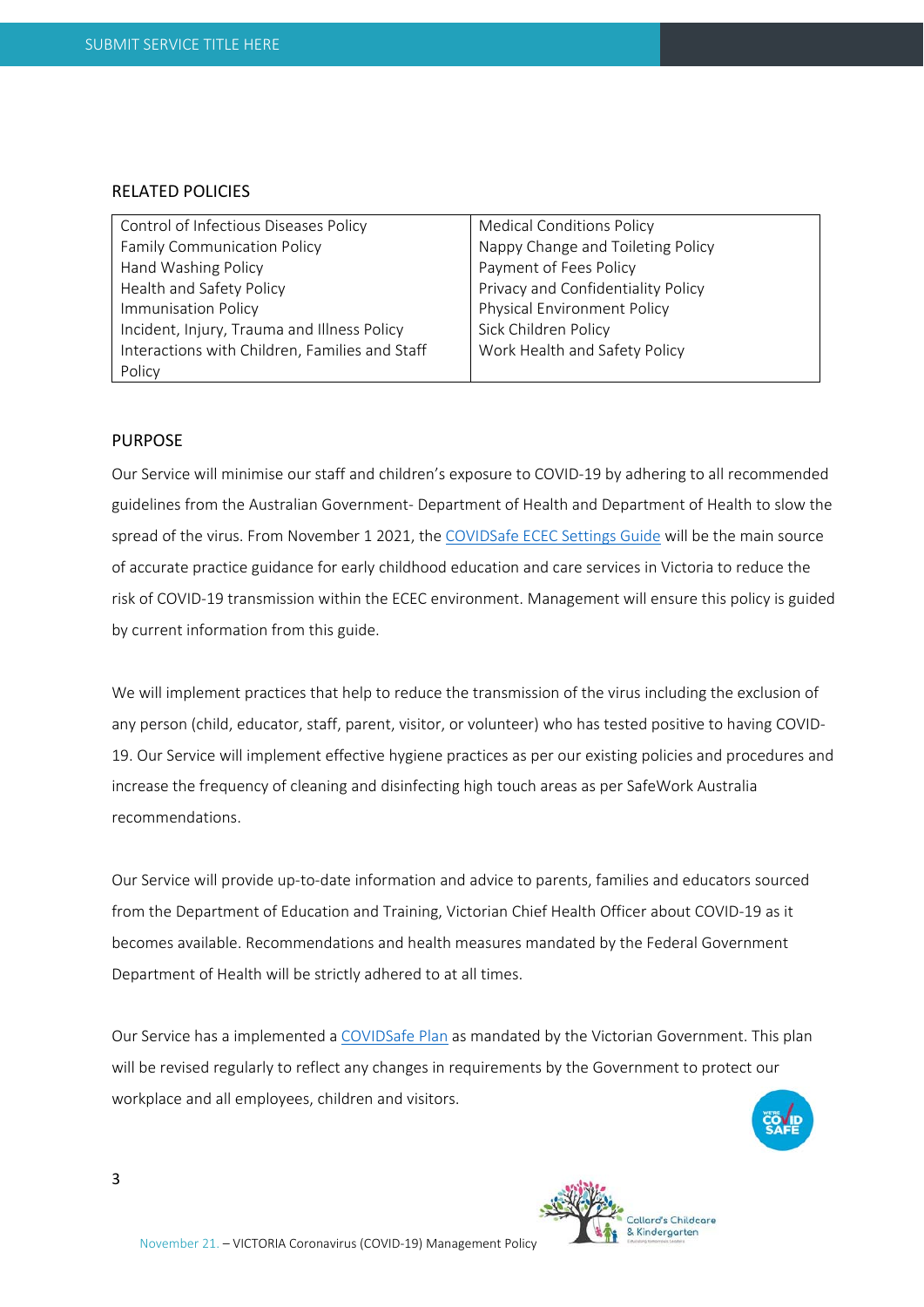#### SCOPE

This policy applies to children, families, staff, management, and visitors of the Service.

### IMPLEMENTATION

Our Service is committed to minimise the spread of the COVID‐19 virus by implementing recommendations provided by the Australian Government‐ Department of Health , Safe Work Australia and the Department of Education and Training.

Our Service implements procedures as stated in the Staying healthy: *Preventing infectious diseases in early childhood education and care services (*Fifth Edition) developed by the Australian Government National Health and Medical Research Council as part of our day-to-day operation of the Service.

We are guided by explicit decisions regarding exclusion periods and notification of any infectious disease by the *Australian Government‐ Department of Health* and local Public Health Units in our jurisdiction under the Public Health Act. COVID‐19 is a notifiable condition in all states and territories of Australia.

| National Coronavirus (COVID-19) Health Information Line                     |
|-----------------------------------------------------------------------------|
| 1800 020 080<br>Call 131 450 for translating and interpreting service       |
| 24/7 Coronavirus Hotline<br>1800 675 398                                    |
| Department of Health<br>1300 651 160                                        |
| <b>Health Direct</b><br>1800 022 222                                        |
| COVID-19 Hotline Department of Education and Training (DET)<br>1800 338 663 |
| Department of Education and Training Notification<br>1300 307 415           |
| WorkSafe Victoria<br>13 23 60                                               |

This policy must be read in conjunction with our other Service policies:

- o Sick Children Policy
- o Incident, Injury, Trauma and Illness Policy
- o Medical Conditions Policy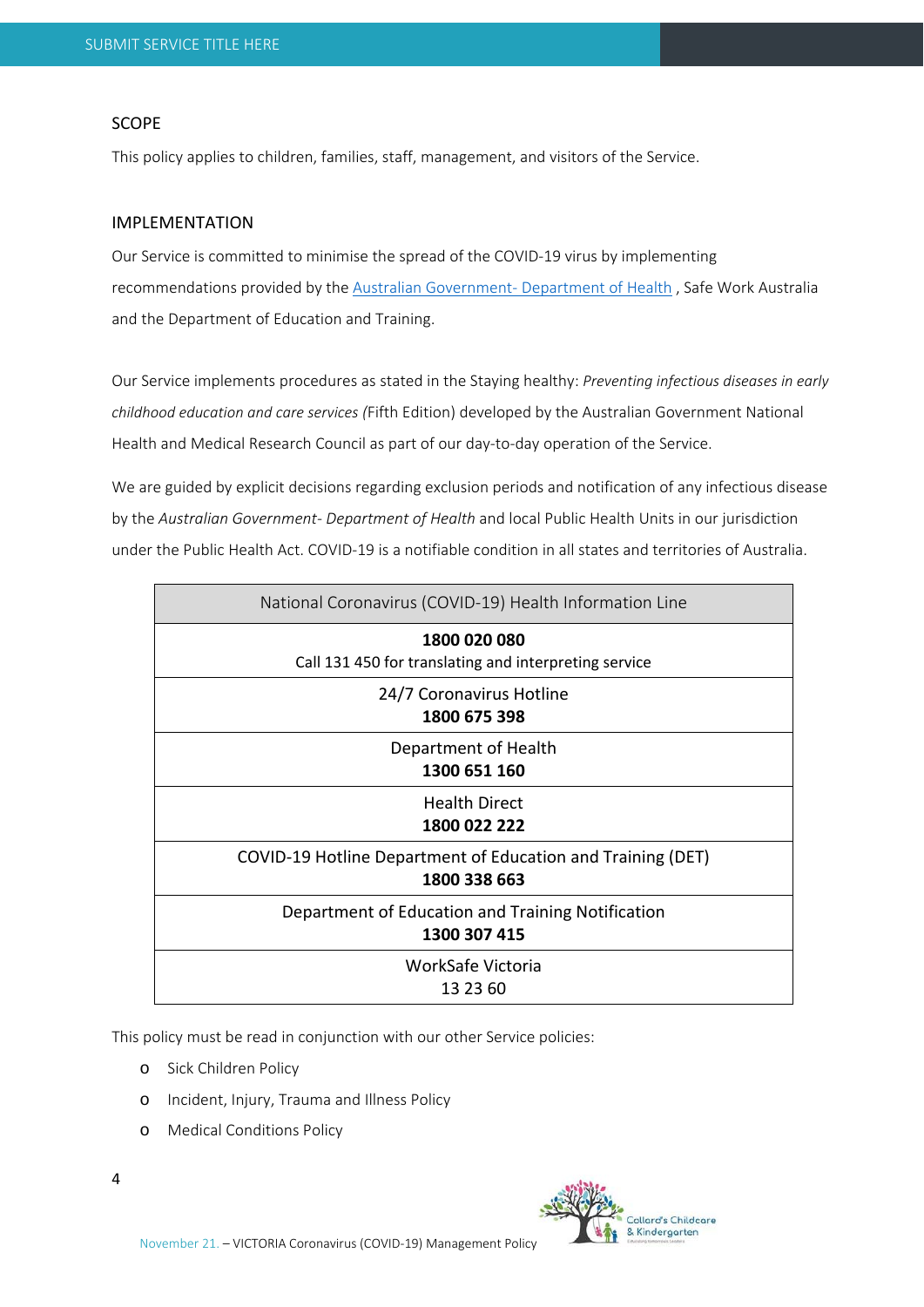- o Handwashing Policy
- o Health and Safety Policy
- o Interactions with Children, Families and staff Policy
- o Payment of Fees Policy

#### Minimising the transmission of COVID‐19

A statement from *Australian Health Protection Principal Committee* [15 November, 2021], details evidence that indicates that the Delta variant is more infectious and easily spread than other variants. The AHPPC acknowledges the many control measures implemented in schools and early childcare settings to help reduce transmission of COVID‐19. The best method to protect all children from the disease is to ensure vaccination of those around them who are able to be vaccinated. The AHPPC recommends that anyone, with new respiratory symptoms, including children, parents and staff, should *stay at home* and arrange to be tested for COVID‐10 as soon as possible. Actions in early childhood settings to help prevent transmission of the virus include well establish COVIDSafe practices of hand and respiratory hygiene, good ventilation, regular environmental cleaning and mask wearing by all adults.

#### Mandatory Vaccinations for ECEC

All educators and staff who work in early childhood education and care (ECEC) including Out of School hours care (OSHC) services are to be fully vaccinated against COVID-19 by 29 November 2021 unless a medical exemption applies.

#### The Approved Provider will:

- collect, record and hold vaccination information of a worker scheduled to be on-site at an ECEC service for:
	- o the fully vaccinated‐ (evidence of receiving two doses of COVID‐19 vaccine) or
	- o the partially vaccinated, evidence of first dose of a COVID‐19 vaccine and subsequent booking to become fully vaccinated by 29 November or
	- o for the unvaccinated, an AIR immunisation medical exemption form (medical certificates are NOT accepted)

Vaccination requirements for visitors including:

- o contractors working in close proximity to children or staff
- o staff of the Department of Education and Training

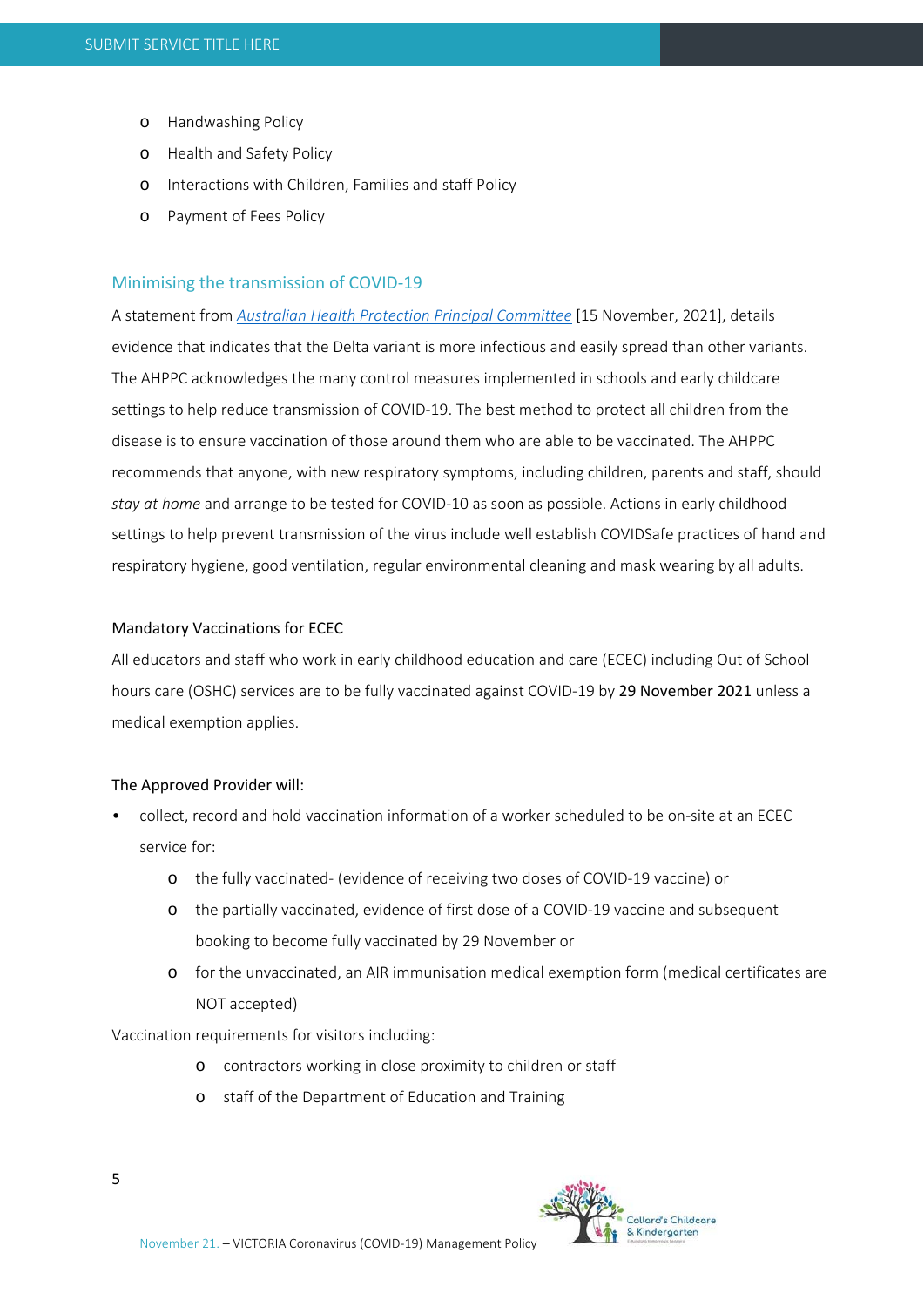- o staff of any other entity (allied health, NDIS providers, school readiness, Kindergarten Inclusion Support)
- o volunteers working in close proximity to children or staff
- o students on placements

Note: the above examples are not an exhaustive list.

#### Risk Management

Our Service has effective and systematic risk management processes in place to identify any possible risks and hazards to our learning environment and practices related to COVID-19. Where possible, we have eliminated or minimised these risks as is reasonably practicable. Control measures are reviewed in consultation with staff members. Due to the constant changes in managing our Service during the pandemic, our approach to risk management is ongoing and fluid.

Current risk mitigation measures include:

- the mandatory use of electronic record keeping of all parents and visitors to our Service using the Services Victoria QR Code (24 June 2021)
- adhering to density limits when required one person per four square metres in any indoor space and one person to two square metres outdoors when accessed by visitors and used only by staff
- mask wearing by all adults in indoor settings [see Face Mask section]
- ensuring social distancing measures whenever possible
- exclusion of unwell staff, children and visitors
- reducing mixing of children by separating cohorts
- enhanced personal hand and respiratory hygiene for children, staff and parents
- improving ventilation in indoor spaces and adhering to any 'ventilation plans' implemented in schools or buildings
- where possible, moving lessons and activities to outdoors to reduce transmission between groups and limit the number of persons who may need to be quarantined if a case emerges
- full adherence to the NHMRC childcare cleaning guidelines and cleaning and disinfecting high touch surfaces at least twice daily, washing and laundering play items and toys
- providing staff and families with information and posters about COVID‐19 vaccination roll out
- recommending influenza vaccination for children, staff and parents.

# Infection Control Training

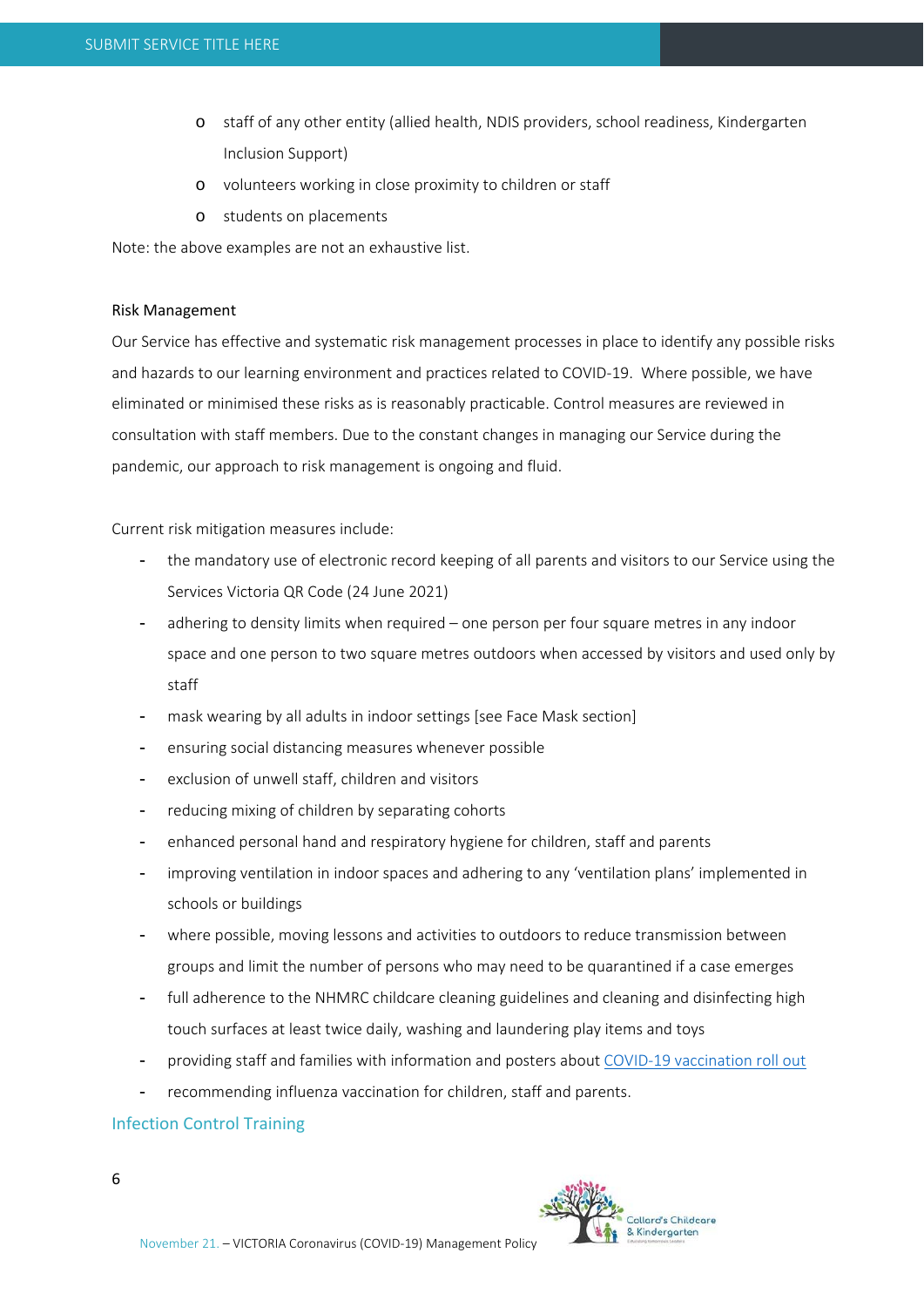Our staff are committed to assist in infection prevention controls and have completed COVID‐19 infection control training.

#### Hygiene practices

Our Service will ensure signs and posters remind employees and visitors of the risks of COVID‐19 and the measures that are necessary to stop its spread including hand washing and hand rub procedures and information about COVID‐19. https://www.dese.gov.au/covid‐19/childcare

These will also be communicated to families through email, newsletters and social media. Alcohol‐based hand sanitiser will be kept out of reach of young children and only available for adults to use. If parents decide to apply this to their child, they must supervise the child to avoid rubbing it into their eyes or a child swallowing the gel/liquid. Our Service will supply disposable tissues and have bins available with plastic liners available in several locations for disposing used items.

Information provided to families may include:

- o symptoms of COVID‐19
- o transmission of the virus
- o messaging to reinforce‐ '*stay at home when unwell'*
- o self‐isolation and exclusion
- o prevention strategies‐ including hand hygiene and self‐isolation
- o contact details for health assistance
- o CCS and ACCS information
- o Public Health Orders
- o Wearing of face masks
- o mandatory vaccinations for all adults working or visiting an ECEC service as per public health order
- o changes to management of cases and close contacts in our service (including requirements of negative PCR test for adults)

Parents of children with a current Asthma Action Plan are advised to update this if needed in consultation with their child's health care professional. Updated plans should be provided to management for distribution to relevant staff members. (Asthma Australia).

The Approved Provider, Nominated Supervisor, educators, staff, families and visitors will comply with the following.

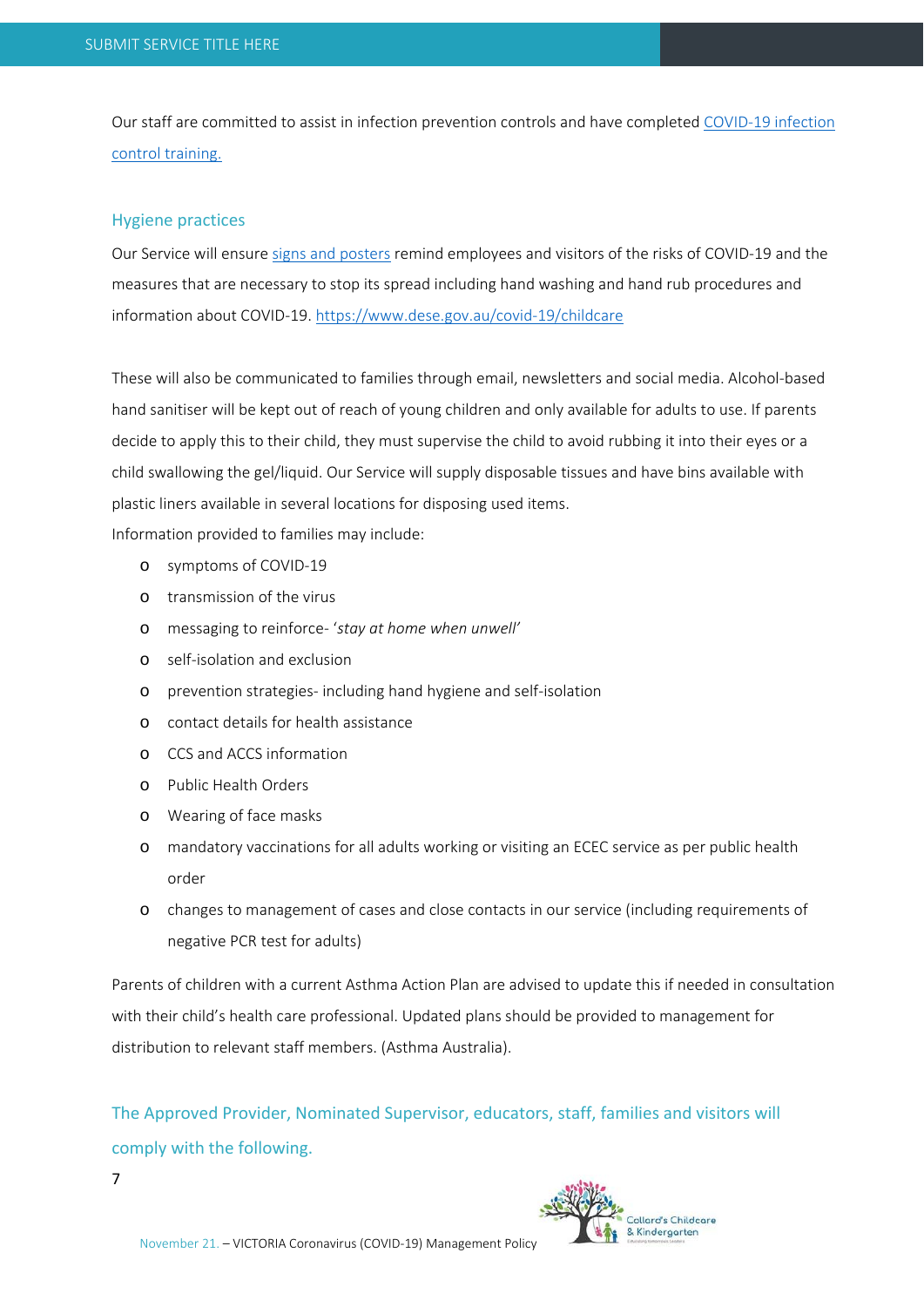Our Service has an obligation to ensure the health and safety of employees, children and visitors in our workplace, so far as reasonably practicable. We may therefore collect information from visitors about their potential exposure to COVID‐19 in order to identify, assess and control risks of infection in line with Victorian Government guidelines. Information collected will only be viewed by designated staff members management and will be stored securely. To comply with privacy laws, personal information will only be disclosed on a 'need to know' basis to the Public Health Unit to prevent and manage COVID‐19 if required. (ACTU Privacy at work).

- o all parents and carers, visitors including contractors, external staff and building and maintenance staff are required to use the Victorian Government QR Code Service for electronic record keeping‐ (staff and children are exempt)
- o any person (employee, enrolled child, parent, caregiver, visitor or contractor) who is displaying symptoms such as: fever, coughing, sore throat, fatigue and shortness of breath, should be tested for COVID-19 and not attend our Service under any circumstance

#### Managing a confirmed case of COVID‐19 in an early childhood education and care service

[The information below has been provided by the DET‐ effective 19 November 2021]

#### NOTIFICATION

The Approved Provider will utilise the communication pack from the Department of Education and Training to assist in management of a confirmed case of COVID‐19 and refer to the DET Action Plan template as below. Contact Management of an ECEC Service

Outside School Hours Care (OSHC) will need to communicate closely regarding PCR status of identified contacts. For any COVID‐19 positive cases reported directly to the school, the school is required to notify any onsite school OSHC provider to identify any parent or child as a contact. For any COVID‐19 positive case reported directly to the OSHC service, the provider is to inform the school and collectively undertake contact identification and follow exclusion steps as applicable.

Please note: links below are NOT active. Refer to the DET official document.

# **NOTIFICATION**

ECEC service notified directly by parent of child, a parent, ECEC employee or ECEC worker of positive test result.

o ECEC provider or nominated supervisor submits a notification through National Quality Agenda IT System (NQAITS) as soon as they become aware that a child, parent, contractor, or worker has been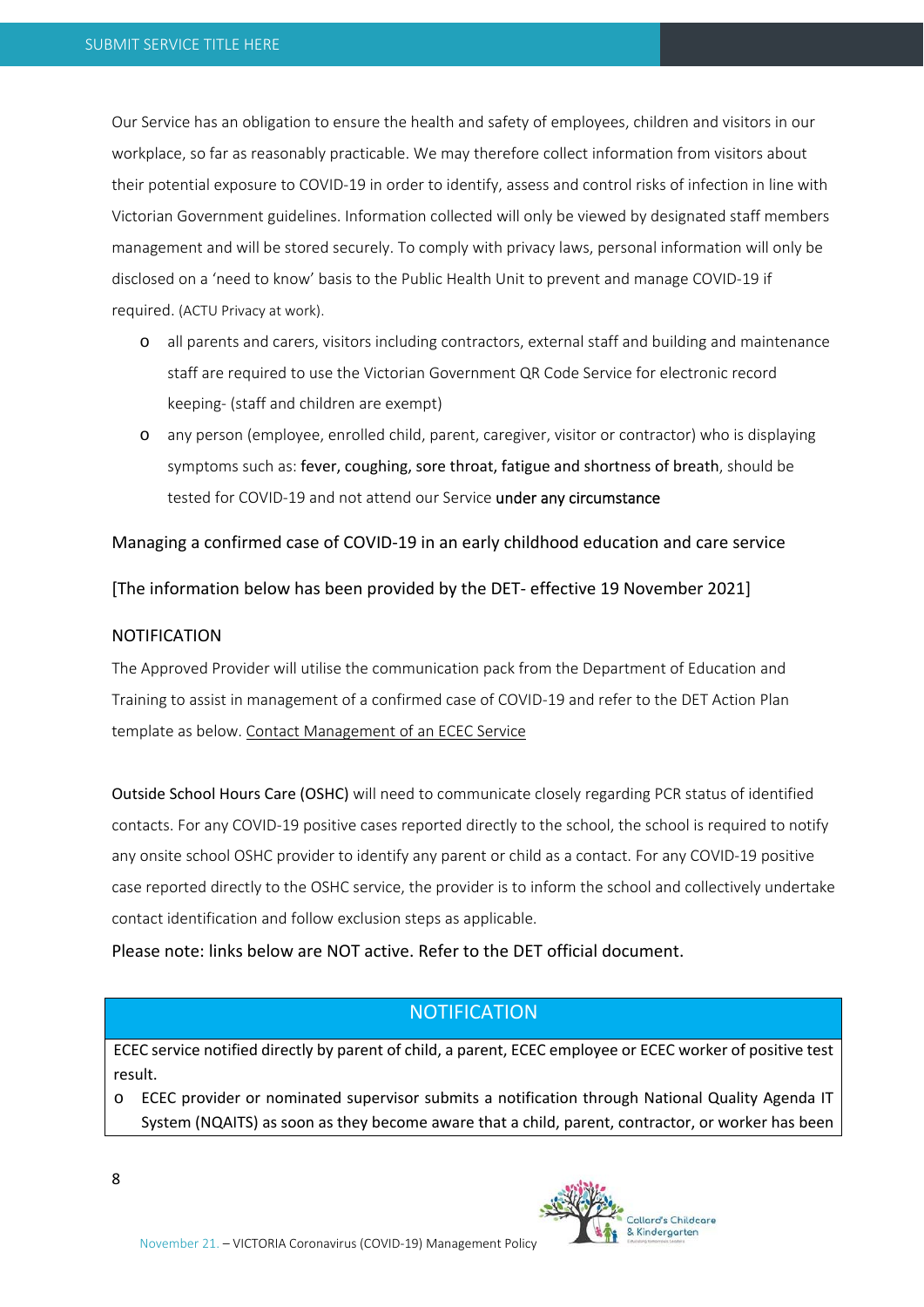onsite but only in the 48 hours prior to the onset of symptoms consistent with COVID‐19 or receipt of positive test if asymptomatic (no symptoms).

- o If services need immediate advice, they can call the DET on 1300 307 415. On weekends, they can call the DET Covid Advice Line on 1800 338 663 between 10am and 3pm.
- o ECEC service no longer need to report confirmed positive cases of ECEC community members, if those community members were not onsite in the 48 hours prior to the onset of symptoms consistent with COVID‐19.

# **RESPONSE**

After identifying a positive case and notifying DET, the ECEC provider needs to:

- a) identify and notify contacts
- b) support service staff to undertake initial testing
- c) assess and organise cleaning.

In some cases, the service may determine it needs to close for a short period to enable it to undertake this activity. (Refer to template Letter to parents /carers staff and contractors confirming case and pre‐ emptive closure)

**A. PRIMARY CLOSE CONTACT IDENTIFICATION AND NOTIFICATION**

The provider in liaison with the service is required to:

- o Identify and record all potential children, parent and staff contacts using attendance and staffing records. (Refer to template Contact Spreadsheet)
- o Confirm vaccination status for staff contacts (noting need to be fully vaccinated after 29 November), noting children in service will be unvaccinated (Any persons over 12 years of age if unknown, consider unvaccinated) and record in Contact Spreadsheet)
- o Utilise the Risk Framework to identify the contact in the case of staff or contractors. (Refer to template Risk Assessment Framework)
- o ECEC to communicate to identified contacts that they need to be receive a negative PCR test before returning to the service (Refer to template Letter to Contacts).

# **B. CLEANING**

o ECEC provider to contact their cleaning contractors and identify any high‐touch areas where the case had been that will require additional cleaning. There is no need to do a deep clean.

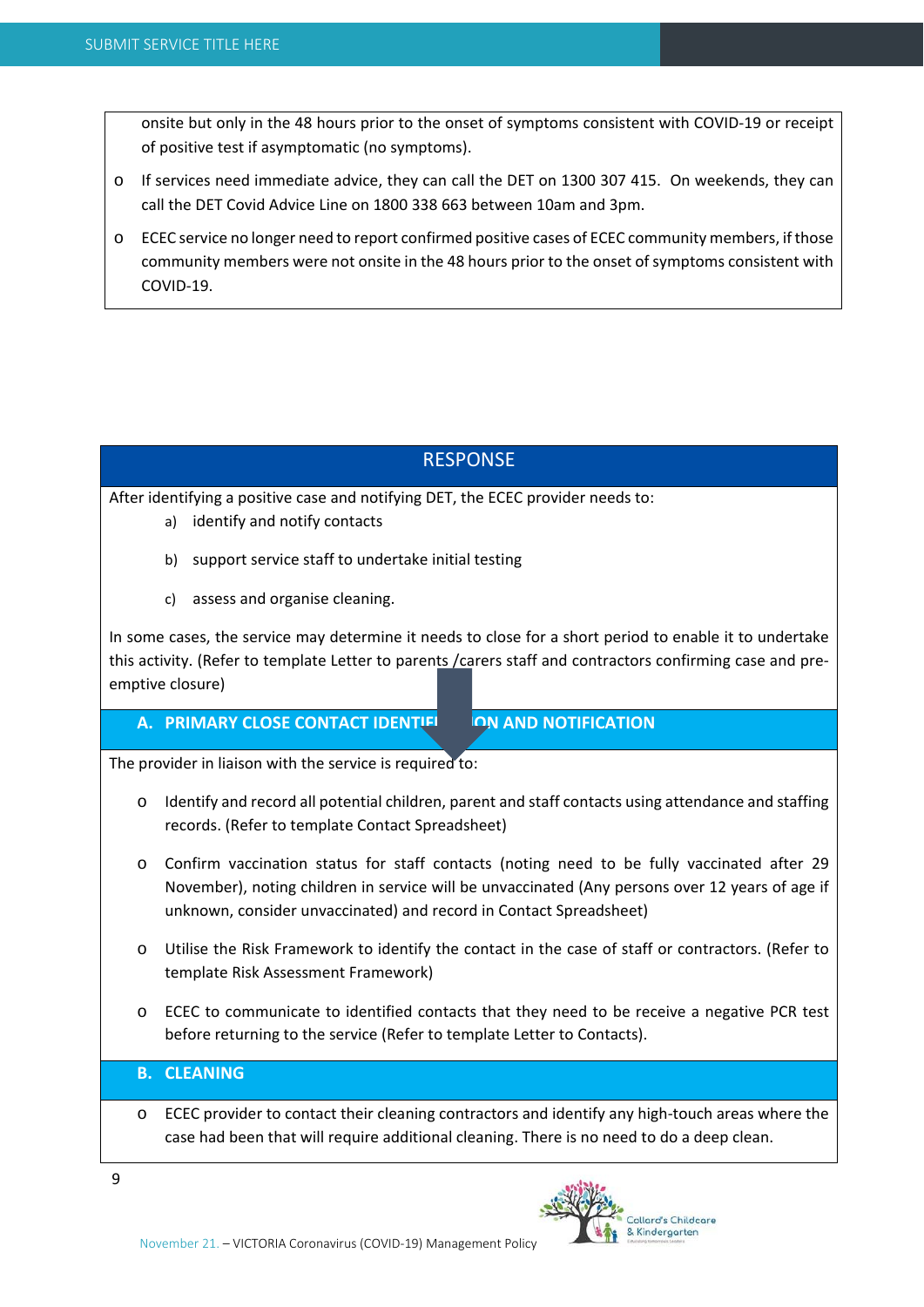

# CONTACT TRACING

- o The service will be required to notify individuals that they are a contact of a positive case, and advise them of their obligation to obtain a PCR test and quarantine until they receive a negative result. Subject to this testing, these contacts will not need to undertake any further period of self-quarantine unless they are exposed at another time.
- o Children and staff who are identified as a contact will receive a package of five rapid antigen tests at the PCR testing site, on the day they attend after being notified by the ECEC service that they are a contact (refer to Operations and RAT section below)
- o All contacts will need to provide evidence of their negative PCR test to the ECEC provider or Director to return and be on‐site the ECEC service.
- o Families/households of contacts are not required to limit their movements or stay at home.



# OPERATIONS AND 7 DAY RAPID ANTIGEN TESTING (HIGHLY RECOMMENDED)

- o Before resuming operations following a positive case, all necessary cleaning must have been arranged and contacts identified and contacted.
- o The decision to continue or resume operations after a positive case has been identified will depend on whether the service can continue to meet their regulatory obligations under the National Law. If in doubt, the service should talk to DET on 1300 307 415.
- o Staff and parents / carers of children who are identified as a contact are strongly encouraged to use an at-home rapid antigen test before entering the ECEC service in the seven days after exposure.
- o There is no obligation on the ECEC services to sight the staff or child contact rapid antigen test results. The onus and responsibility is on staff and parents / carers to complete the rapid antigen test on the day of attending service to protect their children, other children and their broader communities.
- o Services who are assessed to have an outbreak will be managed through the Department of Health or Local Public Health Units.

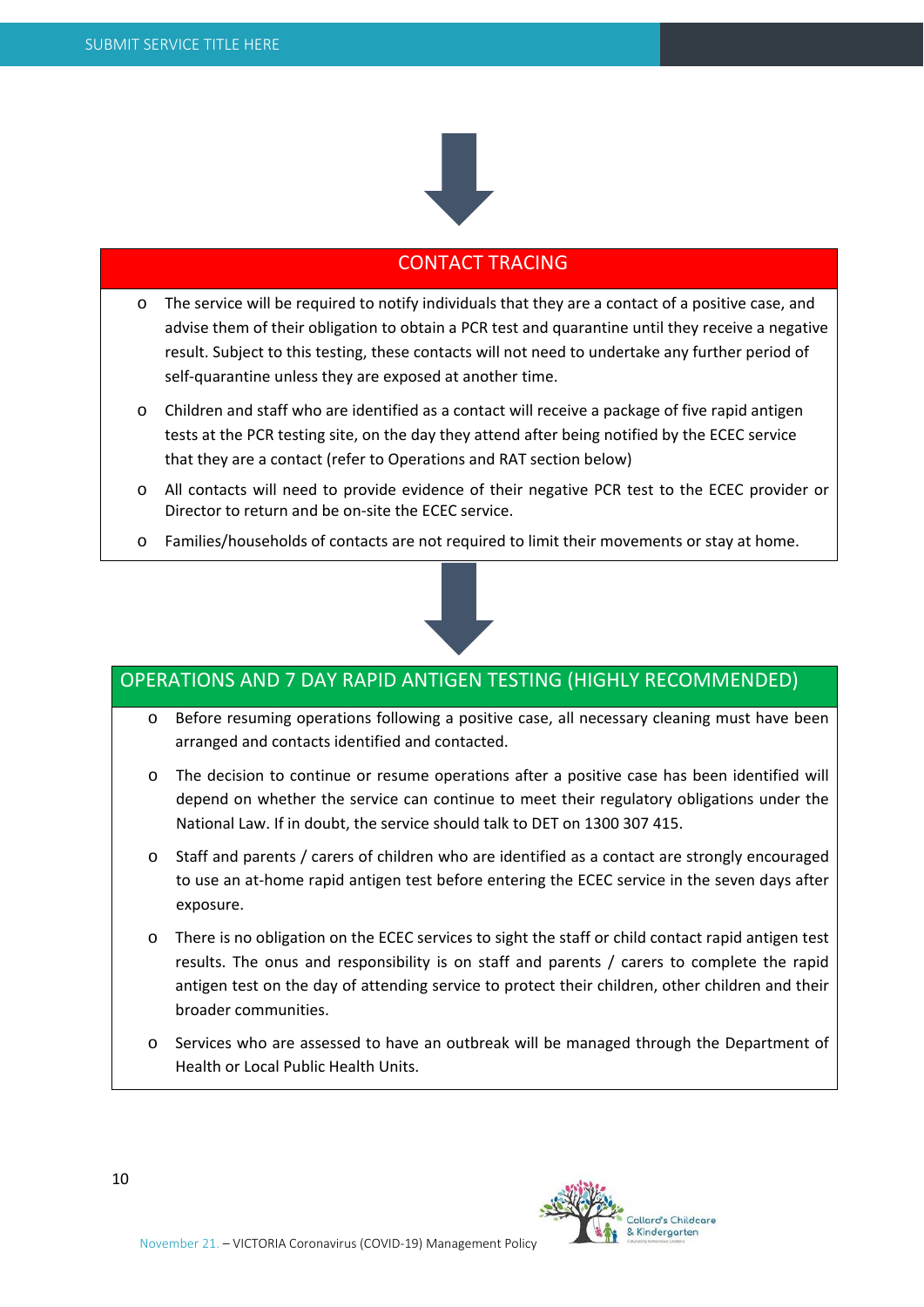- o For any service, the Department of Health or Local Public Health Unit retains the ability to require a service to remain closed given the individual circumstances and transmission patterns.
- o Services will need to adhere to COVID‐safe plans in making a decision about re‐opening.

# At‐home rapid antigen testing

Staff and parents/carers of children who are identified as a contact are encouraged to use an at‐home rapid antigen test before entering the ECEC service. Contacts will receive 5 tests from the PCR testing location and should take the test each day before attending the ECEC service until they run out.

# Confirmed case of COVID‐19

Confirmed cases of COVID‐19 must quarantine for 10 days from the ECEC service. Evidence of a negative PCR test is required to be shown to the Approved Provider/Nominated Supervisor before returning to the service.

Vaccinated household close contacts must complete 7 days of quarantine. This includes unvaccinated children under 12 years if all members of their household over 12 years are vaccinated. Other unvaccinated household contacts will be required to complete 14 days of quarantine.

# Implement effective hygiene measures

The national campaign *Help Stop The Spread and Stay Healthy*, launched by the Australian Government has emphasised that effective handwashing is a vital strategy to help reduce the spread of the COVID-19 virus. Handwashing with soap and water for at least 20 seconds whenever you cough, sneeze or blow your nose, prepare food or eat, touch your face or use the toilet is recommended.

Our Service will adhere to National Regulation requirements and Government guidelines to ensure all educators, children, families and visitors to the Service implement best practice. We are guided by the recommendations and current health advice by the Victorian Government for early childhood education‐ https://www.coronavirus.vic.gov.au/early‐childhood‐education‐and‐care

#### Face coverings

[face masks requirements have been relaxed effective 19 November 2021]

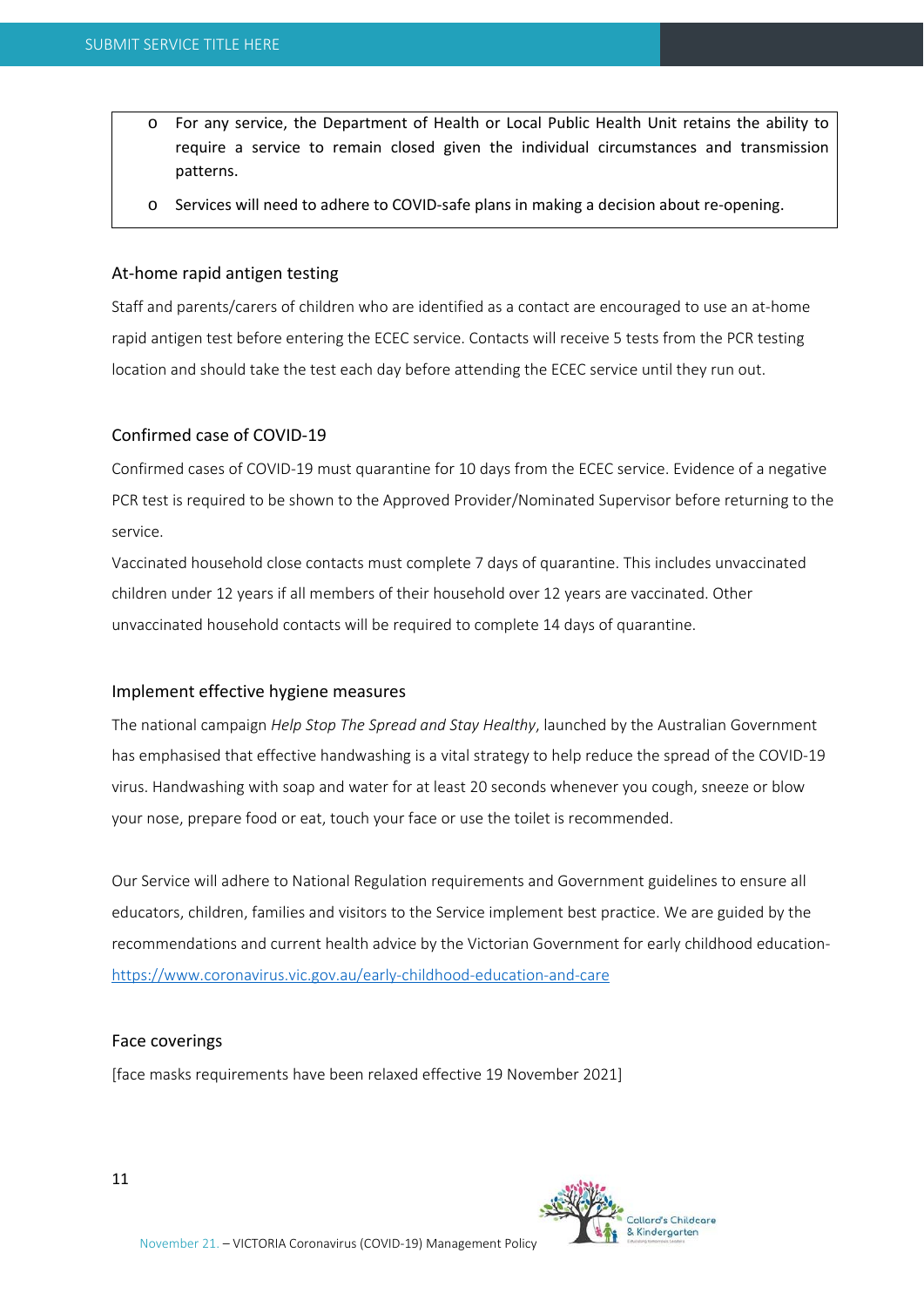Face masks are required by visitors in an indoor space and are recommended to be worn where social distancing cannot be maintained. Parents and carers, and any person aged 12 and over are requested to wear a fitted face mask during drop‐off and pick‐up times

Educators and carers working in early childhood are not required to wear a mask whilst educating and caring for children, but those who wish to do so, can.

Staff must wear face coverings whilst completing other duties in within the ECEC service.

A person who has a medical condition, disability or a mental health condition is not required to wear a mask or face covering. Our Service will educate staff on how to wear a face covering correctly and other risk mitigation strategies to ensure the face covering does not become contaminated.

#### Face coverings: whole of Victoria

Our Service will ensure:

- o Service Victoria QR Code check‐ins are used by all parents/carers and visitors (this includes contractors and external staff)
- o a workplace attendance register is maintained for all staff, children and visitors at all times (including contact phone numbers) as per National Regulations
- o all employees, parents, children and visitors must wash their hands with soap and water or use the alcohol‐based hand sanitiser provided upon arrival to the Service
- o hands must be thoroughly dried using disposal paper and disposed of in the bin provided
- o disposable tissues must be used to wipe noses, eyes or mouths and disposed of in the bin provided immediately after use
- o hands must be washed following the use of tissues
- o hands must be washed thoroughly using soap and water before and after using the toilet
- o cough and sneeze etiquette must be used‐ cover your cough and sneeze with your hand or elbow
- o educators and staff must adhere to our *Handwashing Policy* at all times
- o children are supervised when washing hands
- o educators and staff must adhere to effective food preparation and food handling procedures
- o educators will wash their hands or use alcohol‐based sanitiser, before wearing gloves and wash their hands after wearing gloves
- o educators and staff must adhere to our *Health and Safety Policy* for cleaning and disinfecting surfaces and equipment (such as toys, puzzles, outdoor toys, bedding, playdough etc) as per *Staying healthy: Preventing infectious diseases in early childhood education and care services* recommendations
- o staff will maintain a cleaning register of all surfaces and equipment conducted
- 12

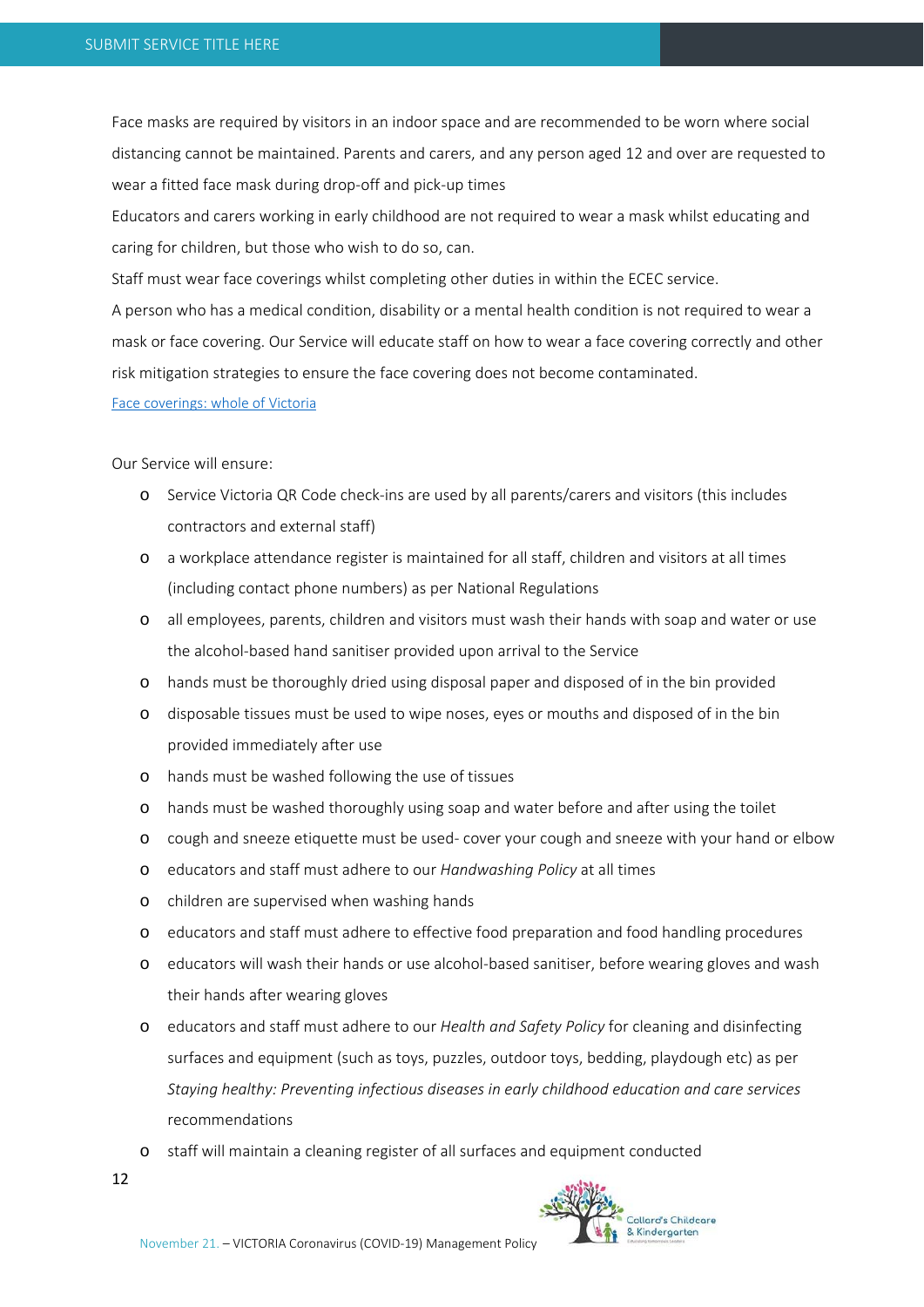- o equipment, resources and surfaces including high‐touch surfaces‐ taps, door handles, light switches, nappy change areas, toys, keyboards and laptops/iPads will be cleaned more frequently as required using detergent and water followed by disinfectant
- o cleaning contractors hygienically clean the Service to ensure risk of contamination is removed
- o washroom facilities for employees have adequate supplies of soap, toilet paper and alcohol‐ based sanitiser

#### Social/Physical distancing in childcare

Social or physical distancing is important because COVID‐19 is most likely spread from person‐to‐person through close contact with a person while they are infectious, close contact with a person with a confirmed infection who coughs or sneezes or from touching objects or surfaces (such as door handles or tables) contaminated from a cough or sneeze from a person with a confirmed infection and then touching your nose or mouth. (Source: Australian Government Department of Health. Coronavirus disease)

Social or physical distancing in early childhood education and care is not feasible for educators to perform their job, however we will implement measures to minimise the risk of exposure as *reasonably practicable*.

Early Childhood Education and Care services in Victoria may be subject to restrictions on how many people (adults or children) can be on the premises at one time. Our Service will apply a density limit of one person per four square metres in indoor spaces and activities accessible to families and visitors (reception/foyer areas) and children's rooms (if these are open to visitors).

The density quotient of one person per two square metres should be applied to any outdoor space being attended by parents/carers and other visitors. (November 1, 2021).

Our Service will encourage educators to apply physical distancing measures where possible and not gather in groups or encourage groups of parents to congregate. (Worksafe Victoria, AHPPC)

#### To reduce the spread of COVID‐19 parents are reminded of the following:

- o electronic record keeping is mandatory using Services Victoria QR Code for all parents and carers (effective 25 June 2021)
- o if your child is sick, do not send them to our Service Stay at home when unwell and get 'tested'
- o do not visit our Service if you or another family member is unwell
- o sanitise your hands at regular intervals throughout the day

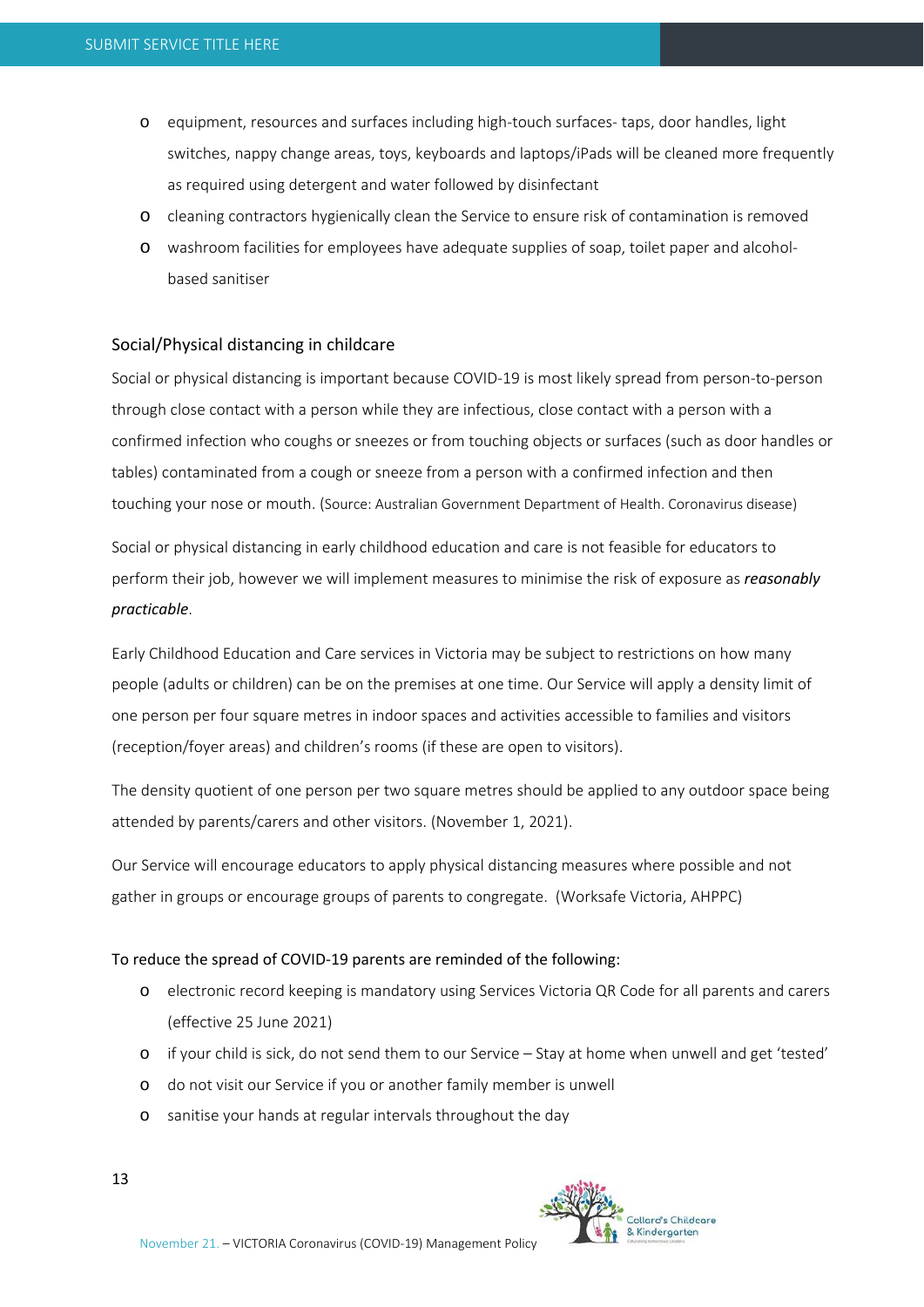- o avoid physical contact with other people who may be sick‐ such as older people and people with existing health conditions
- o clean and disinfect high touch surfaces regularly (door handles, car seats, mobile phone, toys, dummies)
- o promote strictest hygiene measures when preparing food at home and at the Service
- o promote the importance of families and children over the age of 12 years to receive their COVID‐ 19 vaccine

#### To minimise the risk of exposure to COVID‐19 our Service will:

- o undertake a risk assessment to identify potential risks and mitigate with consideration risks to children and staff
- o revisit the risk assessment whenever new risks or potential risks are identified and adjust our management plan
- o establish an external area for parents/carers to drop off and pick up their child/ren
- o ensure visitors wear a face mask in an indoor space
- o ensure all visitors, parents and carers check in to our Service using the Services Victoria QR Code
- o display QR code posters in various locations to avoid congregations of parents at peak times of the day (e.g., foyer, building, fence line)
- o ensure parents and carers keep at least 1.5metres distance from others wherever possible
- o provide an alternative check in 'kiosk' for persons who do not have smartphones or are otherwise unable to use the QR Code record
- o restrict the number of visitors to our Service (including students, delivery of goods)
- o restrict the number of family members visiting our Service‐ (subject to physical distancing between adults)
- o restrict the number of educators using the staff room at any one time
- o encourage staff to take breaks and eat lunch outside if possible
- o reduce mixing of children by separating cohorts (including staggering meals and play times)
- o where possible, outdoor play will be promoted within our Service to provide children with additional personal space
- o large groups will be monitored to provide flexible learning to ensure groups are smaller in both the indoor and outdoor environment
- o mixing of staff and children between rooms should be avoided where possible
- o office staff should, where reasonable practical use separate areas or separate themselves as much as possible from one another

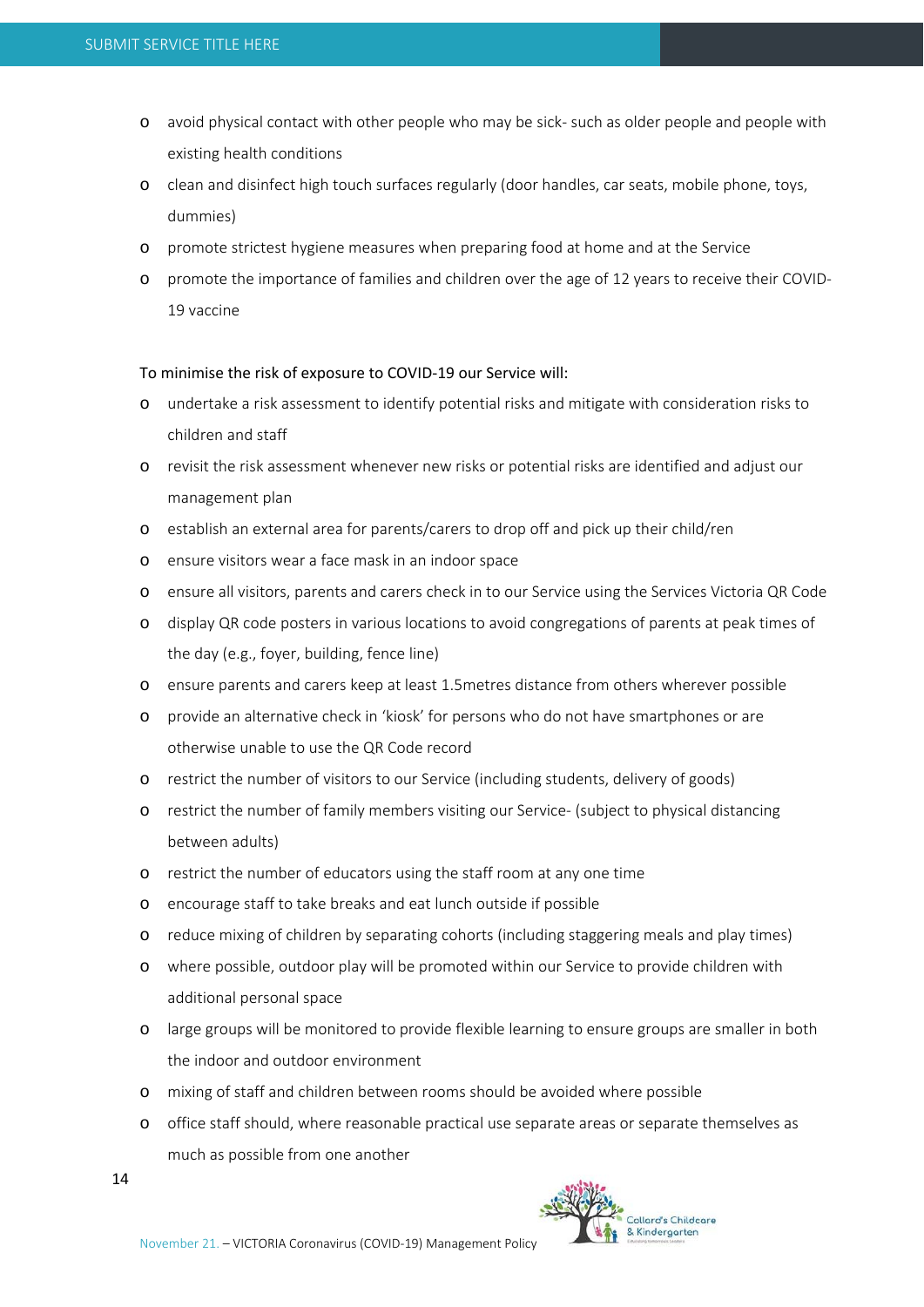- o increase ventilation and fresh air flow into the indoor spaces within the Service
- o switch air handling units with central recirculation to 100% outdoor air to increase ventilation
- o ensure air conditioners and/or heaters are well maintained
- o ensure cots, mats, cushions, highchairs etc are positioned at least 1.5 metres apart
- o seat children at opposite ends of a table when playing and eating
- o staff should serve children food and avoid children to self‐serve from a shared plate
- o avoid any situation when children are required to queue‐ waiting their turn to use bathroom for handwashing or toileting, waiting their turn to use a piece of equipment etc.
- o contact parents of children who have chronic medical conditions or immunosuppression as they may be at an increased risk of disease and require additional support/care

#### Suspected cases of COVID‐19 at our Service

As per our *Sick Child Policy* we reserve the right to refuse a child into care if they:

- o are unwell and unable to participate in normal activities or require additional attention
- o have had a temperature/fever, or vomiting in the last 24 hours
- o have had diarrhoea in the last 48 hours
- o have been given medication for a temperature prior to arriving at the Service
- o have started a course of anti‐biotics in the last 24 hours

If a child becomes ill whilst at the Service, educators/staff will respond to their individual symptoms of illness and provide comfort and care. The child will be cared for in an area that is separated from other children in the service to await pick up from their parent/carer.

Educators will take the child's temperature. If the temperature is above 37.5°C parents will be contacted immediately and required to collect their child within 30 minutes. If they are unable to collect their child, an emergency contact person/authorised nominee will be contacted, and they must collect your child within 30 minutes. [DHHS (Vic) classifies a fever as temperature reading at or above 37.5°C]

Educators will attempt to lower the child's temperature by:

- o removing excessive clothing (shoes, socks, jumpers)
- o encourage the child to take small sips of water
- o move the child to a quiet area where they can rest whilst being supervised

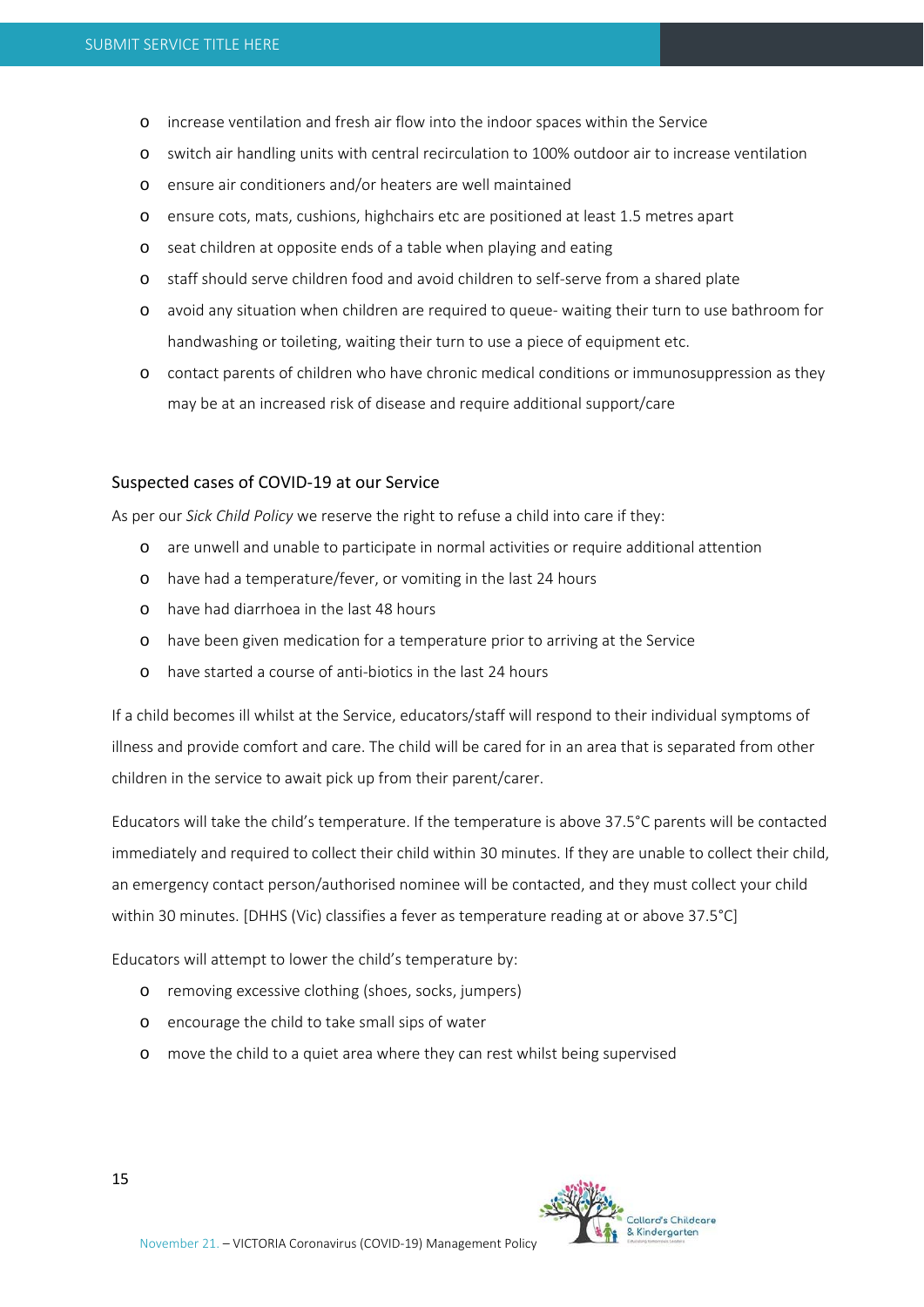Educators will wear disposable gloves and a face mask to avoid possible contamination. All items/resources touched by the child will be cleaned and disinfected to avoid possible cross contamination.

Educators will keep accurate records of the child's temperature, time taken, time parent/s were contacted, staff member's name and time of collection.

All information will be recorded in our *Incident, Injury, Trauma and Illness* Record. Parents will be required to sign this record upon collection of their child.

Parents are reminded to ensure their contact details are current and emergency contact details are updated if required.

Our Service also reserves the right to prevent employees, parents, family members or visitors to enter our premises if the Approved Provider or Nominated Supervisor suspects instances of COVID‐19 due to symptoms being displayed. [adjust to your own context/service decision]

The section below has been updated in *Managing a confirmed case of COVID‐19 in an early childhood education and care service* 

#### Talking to children about COVID‐19

As per our *Interactions with Children, Families and Staff Policy*, our Service is committed to maintaining positive interactions and relationships with children and their families. Information provided to children about COVID‐19 will be age appropriate and sensitive to their emotional wellbeing. Educators will both acknowledge children's concerns and be open to discussions about COVID‐19.

Educators will inform children about the virus and emphasise preventative measures such as handwashing, use of tissues, cough and sneeze techniques and limiting touching other children's faces.

Posters to demonstrate correct handwashing methods will be referred to and educators will model techniques.

Children's emotional well‐being will be closely monitored by all educators and staff and any concerns communicated with parents and families. Children's questions will be respected and supported.

Staff will be supported in professional learning to help children deal with trauma related to COVID‐19 through resources, webinars and online modules. (Emerging Minds, beYou)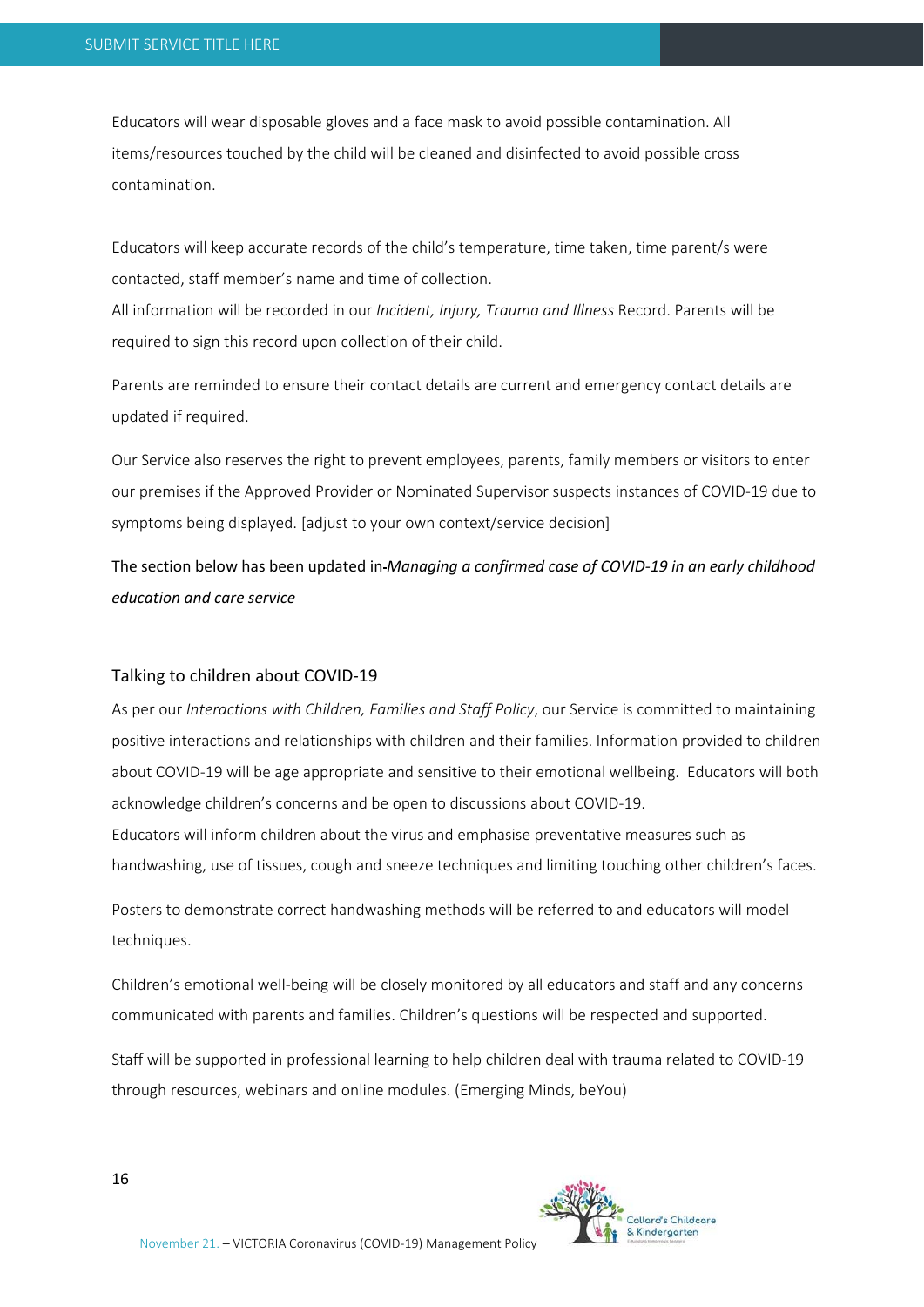In the event of the Service being closed as a precaution to limit the spread of the virus, information will be provided to parents/families to help explain the situation to young children.

# Payment of Fees (Child Care Subsidy‐ CCS)

As per our *Payment of Fees Policy*, fees are payable in advance of your child's attendance. CCS hourly rate caps will be adjusted from 12 July 2021. see: Child Care Subsidy rates. Children must continue to meet immunisation requirements.

#### Waiving of gap fees

The gap fee is the difference between the Child Care Subsidy (CCS) the Government pays to a service and the remaining fee paid by the family. Services can waive the gap fee and receive Child Care Subsidy (CCS) if the child cannot attend care because:

- they or a member of their immediate household, must isolate due to COVID‐19. This applies from 9 November 2021.
- the service or room at the service is closed on advice from the state or territory government due to COVID‐19. This includes:
	- o where a Family Day Care or In Home Care educator isn't able to provide their usual care because they, or a member of their immediate household is quarantining or isolating
	- o an Outside School Hours Care service operating on a school campus is required to close as part of a direction to the school to close

• the state or territory has restricted access to child care in a region due to COVID-19 Gap fees may be waived until 30 June 2022. Services must keep a record of the advice by a state or territory authority advising that they close and accurately reflect waived gap fees in the fee statements provided to parents. Check the Australian Government Department of Education, Skills and Employment website for further information regarding gap fee waiving general information.

# Child Care Safety Net‐ Additional Child Care Subsidy (Temporary Financial Hardship)

The Child Care Safety Net gives families and services extra support if they are vulnerable or disadvantaged or located in a regional or remote community. Families may be eligible for Additional Child Care Subsidy (ACCS) due to temporary financial hardship, such as loss of income and be entitled to access up to 100 hours of subsidised childcare per fortnight for up to 13 weeks. Families will need to apply for ACCS (Temporary Financial hardship) and update their activity levels through myGov. ACCS is also available for families to support their children's safety and wellbeing, for grandparents who care for their grandchildren and parents transitioning from welfare to work.

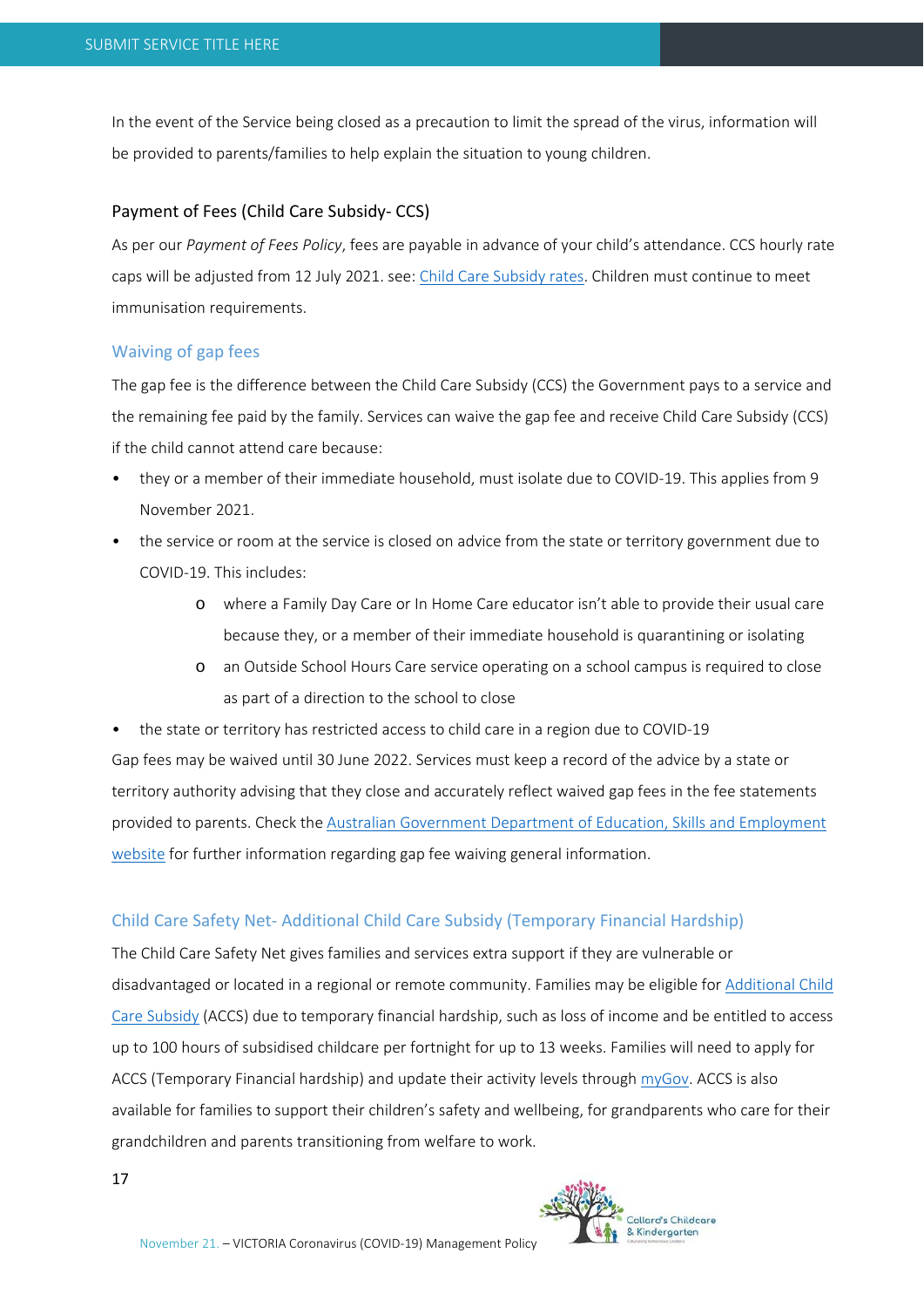# Allowable Absences from childcare/COVID‐19 Lockdowns

For the 2021‐22 financial year, all Australian families can access 10 extra allowable absence days per child.

Allowable absences have been reset for the 2021/22 financial year to 42 days. For the 2021‐22 financial year, all Australian families can access 10 extra allowable absence days per child. The extra 10 days are on top of the additional allowable absences provided for families in Victoria during the extended lockdowns.

#### Staff entitlements if sick or suspected to have COVID‐19

Under workplace health and safety laws, our Service must ensure the health and safety of all employees.

#### Caring for a family member or emergency

If an employee cannot attend work due to caring for a family member due to COVID‐19, they are entitled to take paid carer's leave. Casual employees are eligible to have 2 days unpaid carer's leave per occasion. See Fair Work Act for entitlements for casual, part time and full-time employees. Reasonable evidence is required to justify the absence.

# Self‐Isolation Unpaid Pandemic Leave

Effective 8 April 2020, employees who are required to self‐isolate by government or medical authorities or acting on advice of a medical practitioner may access unpaid pandemic leave. (Extended until 31 December 2021). The agreement has to be in writing and the employer needs to keep it as a record.

This leave provides employees with:

- 2 weeks of unpaid pandemic leave
- the ability to take twice as much annual leave at half their normal pay if their employer agrees.

### Paid pandemic leave (Victorian services only)

Should an employee be instructed by the Victorian Department of Health and Human Services (DHHS) to self-isolate or quarantine at home or are caring for someone with COVID-19 and have no entitlements remaining, they may be eligible for Pandemic Leave Disaster Payment (\$1500).

https://www.servicesaustralia.gov.au/individuals/services/centrelink/pandemic‐leave‐disaster‐payment‐ victoria/who‐can‐get‐it

# Self‐Isolation directed by Service

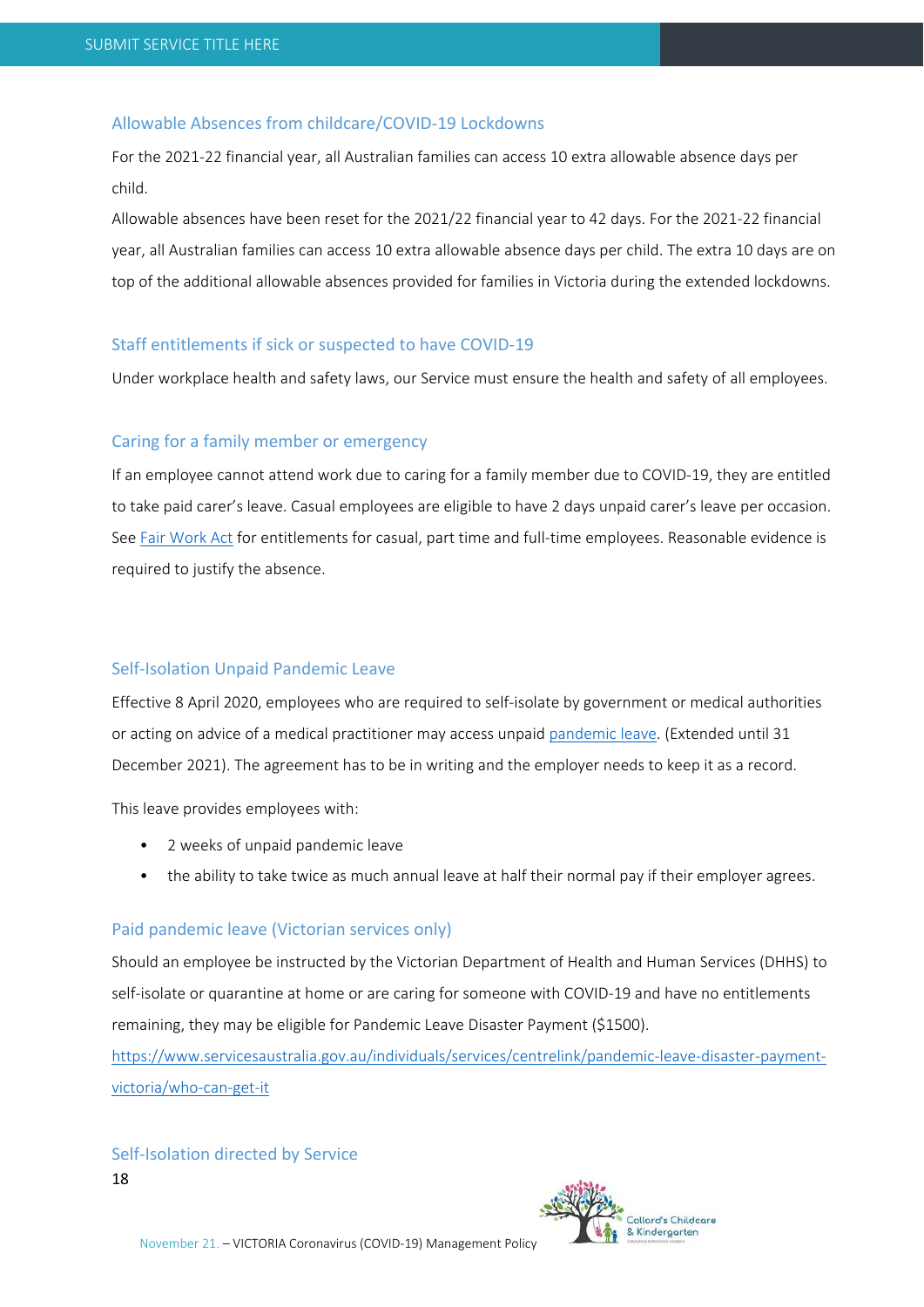#### Waivers

In the event of staff members requiring to self‐isolate due to possible infection of COVID‐19, the Approved Provider will apply to the Regulatory Authority for waivers for qualifications and/or ratios to minimise disruptions to our provision of care. (Payment for waivers must be paid, however will be reimbursed by the regulatory authority). see: NGA ITS Portal Emergency Management Help Guide

#### Communicating with families

Our Service will establish continue regular communication channels with families and share information about COVID‐19 as required including mandatory requirements such as:

- wearing of face masks
- QR code check in
- mandated COVID-19 vaccinations for all educators and staff in Early Childhood Education and Care settings‐ (including OSHC and Family Day Care)
- mandated COVID-19 vaccinations for visitors to our service including parent helpers, contractors and students
- Rapid Antigen Tests
- Orientation, graduation, transition to school visits and other ceremonies (including events held off ECEC premises)

Due to the fluid nature of COVID-19 and the necessity of self-isolation for some staff members, our Service will endeavour to inform parents and families of any staff changes on a daily basis. Staff who have approved leave will be replaced with casual staff and families will be informed as per our usual practices to ensure continuity of care where possible. Our risk mitigation measures will change as per guidelines from DHHS and the Chief Health Officer. Any changes to our current organisational plans will be communicated clearly with families.

#### Caring for our community

We understand that the outbreak of COVID‐19 and the constant amount of information received through the media may be very stressful to young children and parents. The anxiety about this virus may be overwhelming and cause fear and anxiety to some people, especially children.

Our Service is committed to continue to provide quality education and care to all children and support families responsibly during this unprecedented challenge with the COVID-19 outbreak.

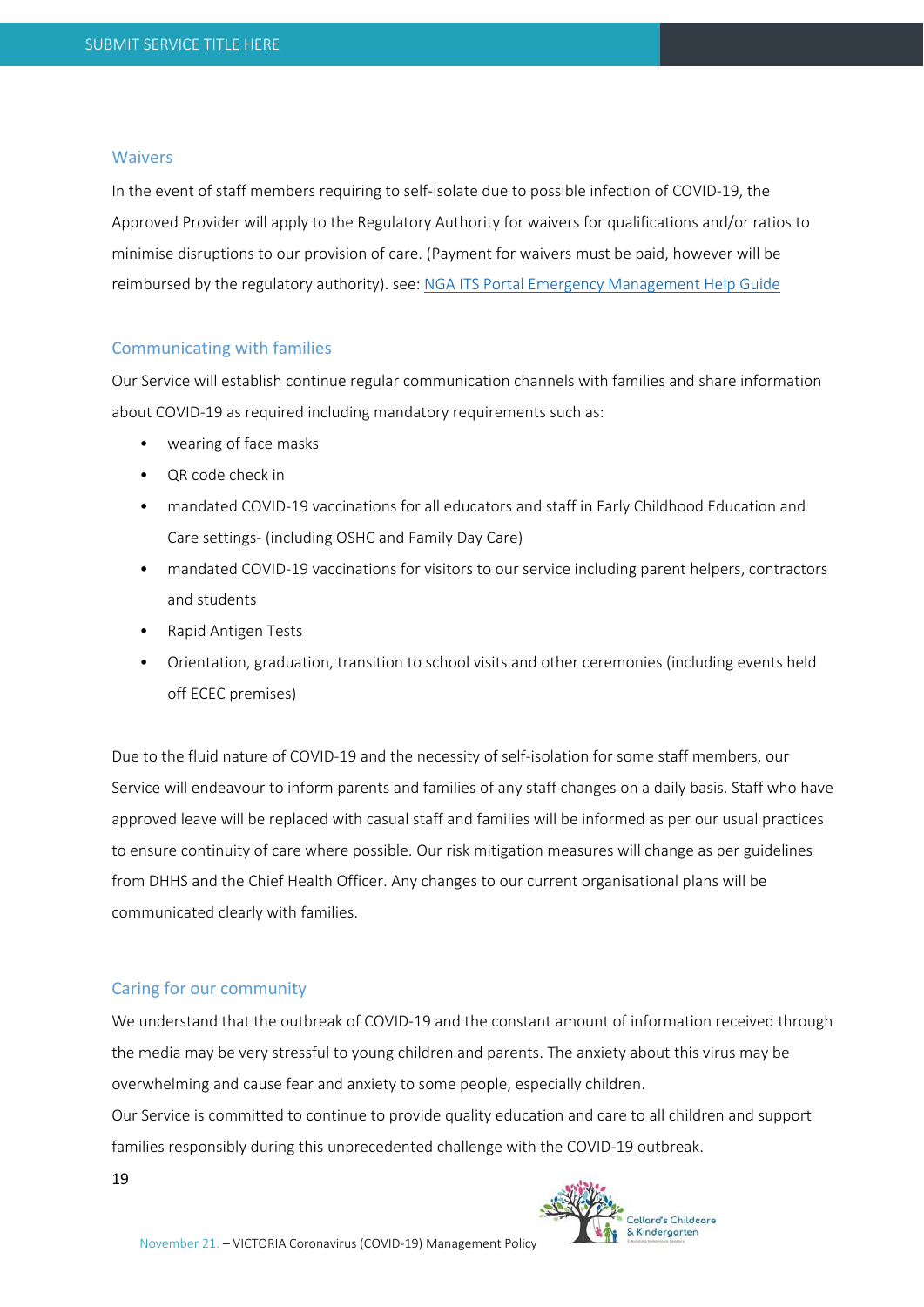Knowing how to look after yourself, and others is very important during this crisis. We will promote a safe and supportive environment by:

- o reassuring children they are safe
- o acknowledging and listening to children's questions
- o promoting and implementing hygiene routines for handwashing and cough and sneezing
- o keeping regular and familiar routines within our Service
- o ensuring children eat well throughout the day
- o engaging children in play, games and other physical activities
- o being alert to children's level of anxiety and provide quiet and relaxing activities
- o ensuring children are provided with rest and sleep when needed
- o providing information to families and support services as required

Dr Michelle Dickinson‐ Video for kids about COVID‐19

https://youtu.be/OPsY‐jLqaXM

Emerging Minds‐ Talking to Children about Natural Disasters, Traumatic Events or Worries About the Future

https://emergingminds.com.au/resources/supporting‐children‐during‐the‐coronavirus‐covid‐19‐ outbreak/

Play School‐ Hello Friends! (A COVID‐19 Special)

https://www.abc.net.au/abckids/shows/play‐school/covid‐19/12114308

UNICEF‐ How to talk to your child about COVID‐19

In Home Care Support Agency resources – Talking to children about COVID‐19

Asthma Australia‐ What does Coronavirus (COVID‐19) mean for people with Asthma

# Disclaimer

The information contained in this 'draft' policy is based on current information from the Australian Government Department of Education, Skills and Employment, Australian Government Department of Health, Australian Government‐ The Treasury, Family Assistance Law and Fairwork Ombudsmen (20 November 2021).

This policy reflects the easing of restrictions announced by the Victorian Government effective 19 November 2021. Changes to management of cases and close contacts in ECEC services (excluding OSHC) are included in this policy update. Services should consult the DET for further information as required.

More information and resources

Child Care Centre Desktop‐ COVID‐19 Support Module and Resources‐available on our home page Australian Business Lawyers & Advisors

Australian Government Department of Education Skills and Employment‐ absences from child care due to local emergency

20 Beyond Blue Coronavirus (COVID‐19) Supporting educators, children and young people

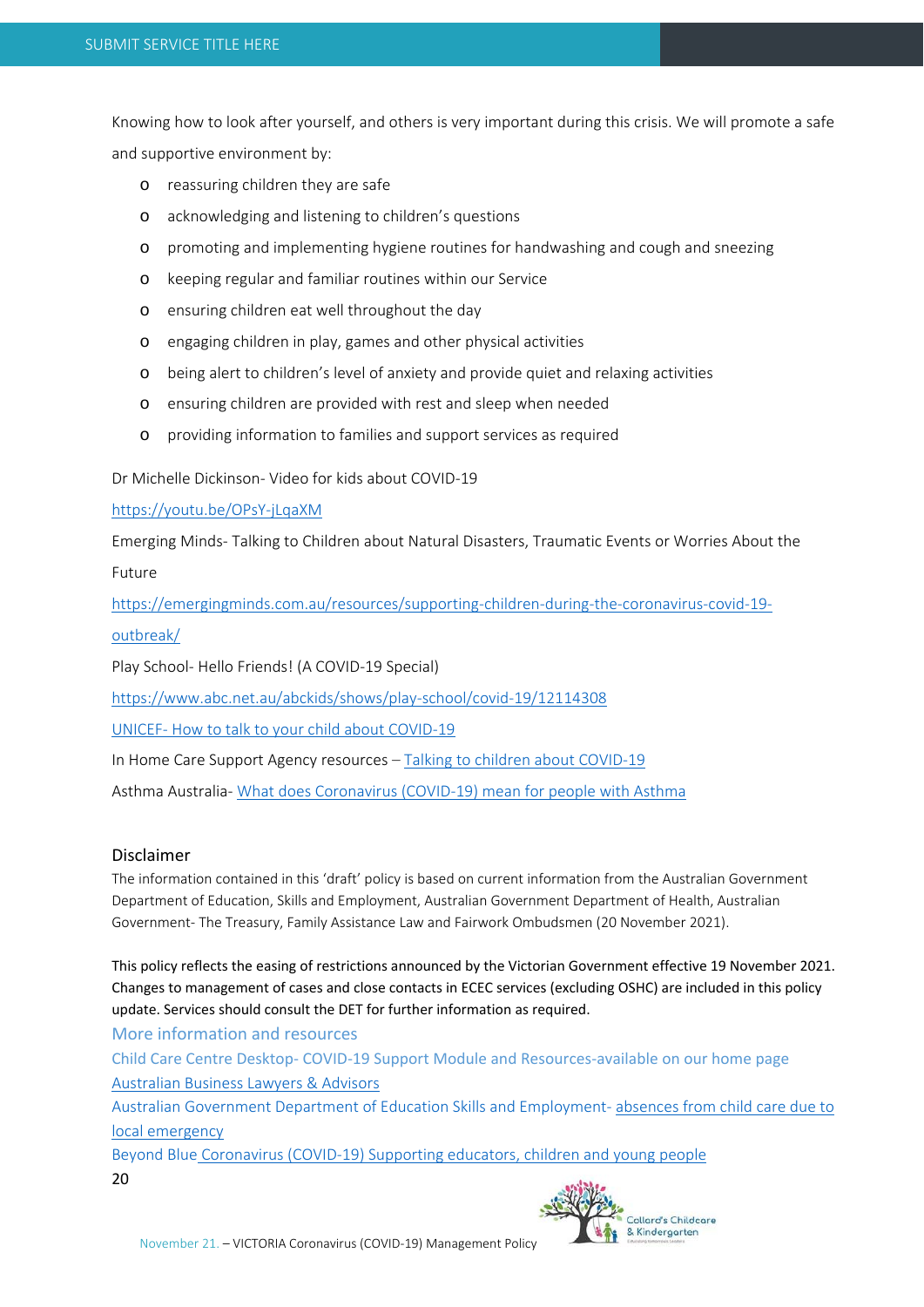CCS Helpdesk 1300 667 276

Coronavirus (COVID‐19) resources Australian Government

COVID‐19 Infection control training

Emerging Minds Community Trauma Toolkit

Fairwork Australia‐ Coronavirus and Australian workplace laws

Healthdirect Coronavirus hub

Home Isolation Information

Information for employers

Information on Social distancing

Local state and territory health departments

Raising Children

Victoria State Government Coronavirus (COVID‐19) advice for early childhood services

Victoria Department of Education and Training Health and safety advice for early childhood education and care services in the context of coronavirus (COVID‐19)

Victoria Department of Education and Training Coronavirus: Early Childhood Education and Care Services Communications Pack

Worksafe Victoria

# Posters and Visuals

COVID‐19 coronavirus in pictures Manuela Moina‐ Children's book‐ "Hello! I am the Coronavirus" Simple Steps To Help Stop The Spread Poster Poster for service entrance (pdf ‐ 42.94kb) Poster for staff (pdf ‐ 79.86kb) Poster for families (pdf ‐ 54.42kb) When to use a face covering (pdf - 31.73kb) Are you wearing your mask correctly? (pdf ‐ 31.14kb)

# State and Territory specific information

ACT Health‐ Latest information about COVID‐19

NSW Health alert COVID\_19

Northern Territory Government Department of Health

Queensland Health – Novel coronavirus (COVID‐19)

SA Health – Coronavirus disease 2019 (COVID‐19)

Tasmanian Government Department of Health – Coronavirus

Victorian Government Department of Health and Human Services – Coronavirus disease (COVID‐19)

Western Australian Government Department of Health – Coronavirus (COVID‐19)

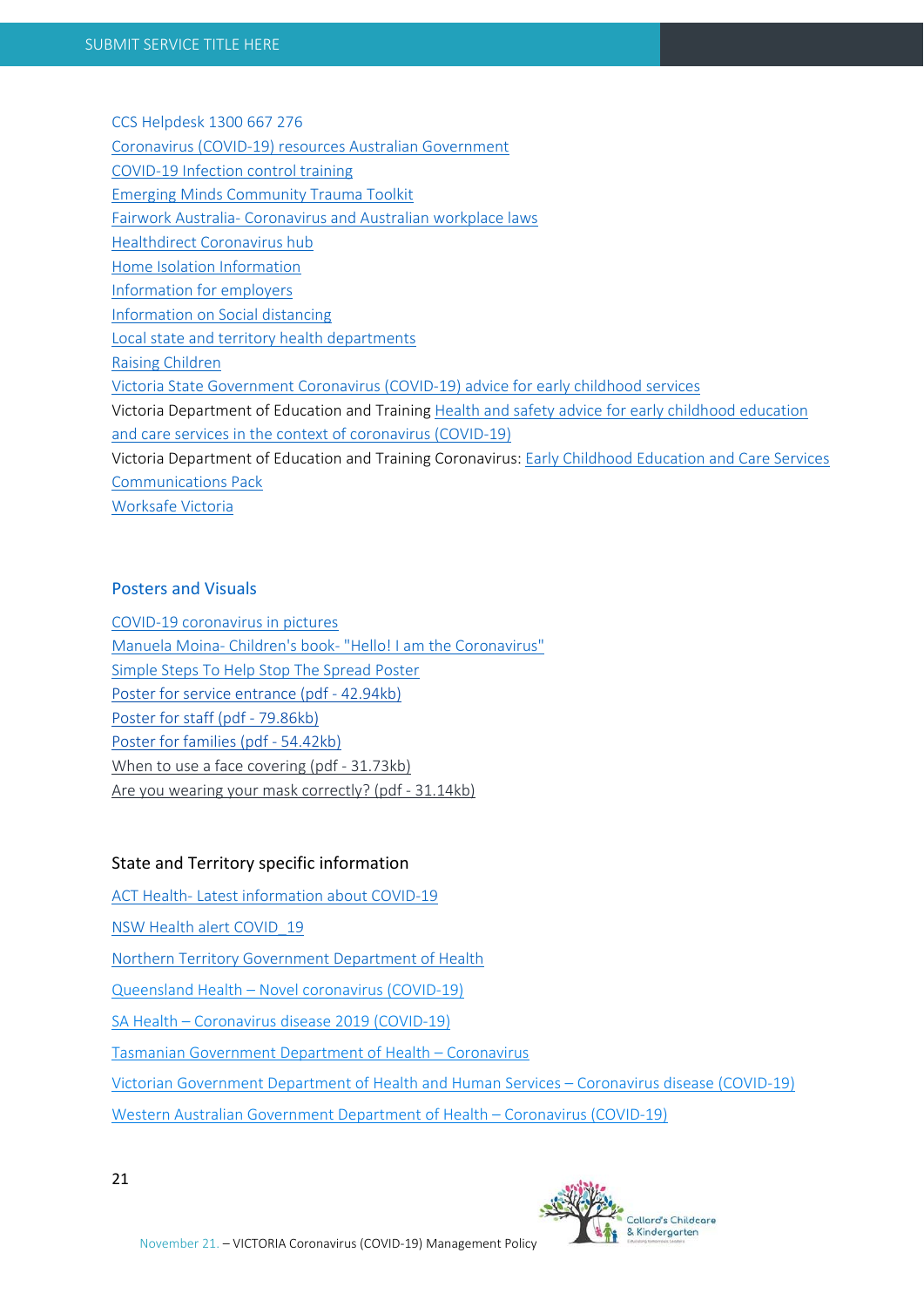#### Source

Australian Council of Trade Unions Coronavirus (COVID‐19) Privacy at work https://www.actu.org.au/coronavirus Australian Children's Education & Care Quality Authority. (2014). Australian Government Department of Health *Health Topics* Health Topics Coronavirus COVID‐19 Australian Government Department of Health Coronavirus (COVID‐19) Infection Control Training

https://www.health.gov.au/resources/apps‐and‐tools/covid‐19‐infection‐control‐training

Australian Government Department of Health. Australian Health Protection Principal Committee (AHPPC) statement on COVID‐19, schools and early childhood education and care (15 November 2021).

https://www.health.gov.au/news/australian‐health‐protection‐principal‐committee‐ahppc‐statement‐on‐covid‐19‐ schools‐and‐early‐childhood‐education‐and‐care

Australian Government Fair Work Ombudsman *Coronavirus and Australian workplace laws* (updated 13 March 2020) https://www.fairwork.gov.au/about-us/news-and-media-releases/website-news/coronavirus-and-australianworkplace‐laws

Australian Government Department of Education, Skills and Employment

Australian Government Department of Health

Guide to the Education and Care Services National Law and the Education and Care Services National Regulations. (2017).

Guide to the National Quality Standard. (2020)

National Health and Medical Research Council. (2012). *Staying healthy: Preventing infectious diseases in early childhood education and care services.* 

*Public Health Act 2010*

*Public Health Amendment Act 2017* 

Public Health and Wellbeing Regulations 2019 Victoria

The Australian Parenting website Raisingchildren https://raisingchildren.net.au/guides/a‐z‐health‐

reference/coronavirus‐and‐children‐in‐australia

Revised National Quality Standard. (2018).

Safe Work Australia (2020)

Victoria Government. Department of Education and Training. (2021). COVIDSafe ECEC Setting Guide. COVIDSafe advice for Early Childhood Education and Care Services. [15 November Update]

https://www.coronavirus.vic.gov.au/covidsafe‐settings‐guidance‐early‐childhood‐education‐and‐care

#### REVIEW

| <b>POLICY REVIEWED</b>                                                                                                                                           | NOVEMBER 2021                 | NEXT REVIEW DATE                                                                                                                                                                                                                                                                                                                                                           | As required |
|------------------------------------------------------------------------------------------------------------------------------------------------------------------|-------------------------------|----------------------------------------------------------------------------------------------------------------------------------------------------------------------------------------------------------------------------------------------------------------------------------------------------------------------------------------------------------------------------|-------------|
| (19 Nov)<br>Guide - DET (15 Nov 2021)<br><b>UPDATED 10 AUGUST</b><br>٠<br>2021<br>$\bullet$<br>CCS- additional absences added<br>Additional resource and sources |                               | Changes to management of cases and close contacts in ECEC services added<br>Additional guide and information added from COVIDSafe ECEC Settings<br>Rapid Antigen Program information added<br>Vaccination requirements and changes added (re: medical exemption)<br>New guidelines for COVID-19 Outbreak Management in ECEC added<br>CCS- Changes to Gap Fee Waivers added |             |
| OCTOBER 2021                                                                                                                                                     | and staff by 29 November 2021 | Addition of mandatory COVID-19 vaccinations for all ECEC educators                                                                                                                                                                                                                                                                                                         |             |

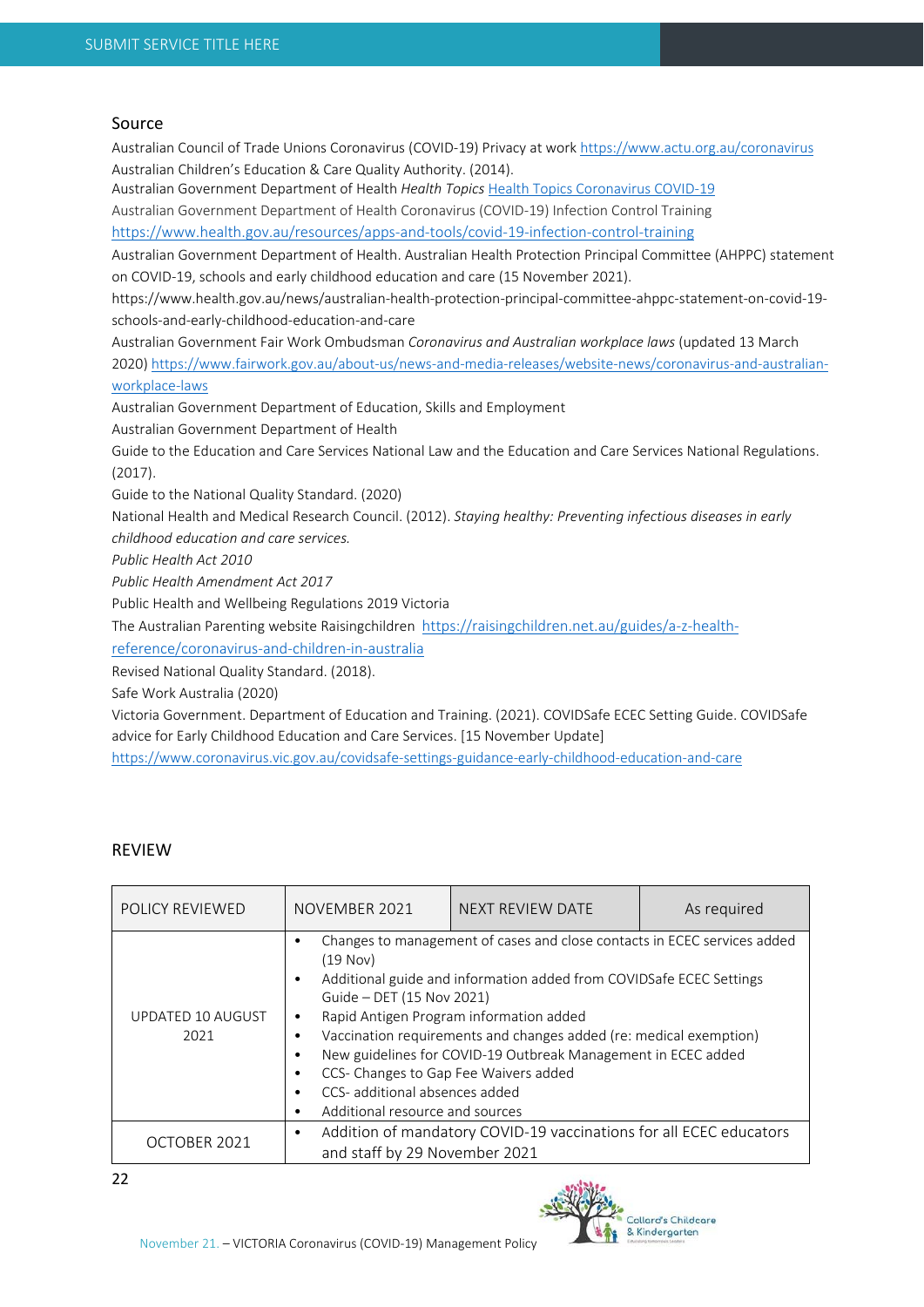|                   | new and enhanced COVIDSafe practices added to existing policy<br>$\bullet$                                                                     |
|-------------------|------------------------------------------------------------------------------------------------------------------------------------------------|
|                   | $\bullet$<br>Updates to adhere to new restrictions for Victoria (5 August 2021)                                                                |
|                   | [face masks, density limits, operational advice]                                                                                               |
| AUGUST 2021       | Broken links to DESE/ Department of Education Victoria repaired<br>$\bullet$                                                                   |
|                   | Allowable Absences for 2021/22 updated<br>$\bullet$                                                                                            |
|                   | Gap fee waiver information added<br>$\bullet$                                                                                                  |
|                   | sources checked for currency<br>$\bullet$                                                                                                      |
|                   | updates from DHS- re: CovidSafe settings<br>$\bullet$                                                                                          |
|                   | mandatory QR code check in for parents/carers and visitors at all ECE<br>$\bullet$                                                             |
|                   | services                                                                                                                                       |
|                   |                                                                                                                                                |
|                   | removed temperature testing for Victorian ECE services<br>$\bullet$                                                                            |
|                   | mandatory mask wearing for parents/carers for pick up/drop off<br>$\bullet$                                                                    |
|                   | mandatory mask wearing whilst indoors for all persons over age of 12<br>$\bullet$                                                              |
| <b>JUNE 2021</b>  | (educators when teaching and learning are exempt)                                                                                              |
|                   | information related to COVID-19 vaccinations added<br>$\bullet$                                                                                |
|                   | extension of gap fee waiving-31 Dec 21<br>$\bullet$                                                                                            |
|                   | extension of Pandemic Leave- 31 Dec 21<br>$\bullet$                                                                                            |
|                   | allowable absences extended until 30 Jun 2021<br>$\bullet$                                                                                     |
|                   | links checked for currency and edited where required<br>$\bullet$                                                                              |
|                   | removed references to recovery package, activity test details for CCS<br>$\bullet$                                                             |
|                   | updates including Last Step for reopening road map (22 November)<br>$\bullet$                                                                  |
|                   | extension of changes to Activity Test<br>$\bullet$                                                                                             |
|                   | extension of Pandemic Leave<br>$\bullet$                                                                                                       |
|                   | $\bullet$                                                                                                                                      |
|                   | Information about Test Isolation payment added                                                                                                 |
| NOVEMBER 2020     | added information about Recovery Package<br>$\bullet$                                                                                          |
|                   | funding for sessional Kindergarten programs added<br>$\bullet$                                                                                 |
|                   | Deleted information related to Transition Payment/ Leave<br>$\bullet$                                                                          |
|                   | Additional absence allowance for services in Victoria added<br>$\bullet$                                                                       |
|                   | Sources checked and edited where needed<br>$\bullet$                                                                                           |
|                   | Recommendation of COVIDSafe Plan added<br>$\bullet$                                                                                            |
|                   | Workplace attendance register<br>$\bullet$                                                                                                     |
|                   | Permitted Worker Scheme (Victorian services only)<br>$\bullet$                                                                                 |
| UPDATED 13 AUGUST | Additional allowable absences (Victorian services only- Stage 3 & 4)<br>$\bullet$                                                              |
|                   | Pandemic Leave Disaster Payment (Victorian services only)<br>$\bullet$                                                                         |
|                   | Coronavirus isolation payment (Victorian services only)<br>$\bullet$                                                                           |
|                   | Additional viability support payment for OSHC (Victorian services only)                                                                        |
|                   | $\bullet$                                                                                                                                      |
|                   | mandated wearing of face covering from 2 August 2020<br>Mandatory notification to WorkSafe Victoria re confirmed COVID-19 case in<br>$\bullet$ |
| UPDATED 31 JULY   |                                                                                                                                                |
|                   | workplace                                                                                                                                      |
|                   | Additional posters for Victorian Services- use of masks<br>$\bullet$                                                                           |
|                   | Definition of a fever as per Coronavirus Disease -CDNA National Guidelines<br>$\bullet$                                                        |
| UPDATED 26 JULY   | for Public Health Units                                                                                                                        |
|                   | Posters for NSW<br>$\bullet$                                                                                                                   |
|                   | Information about JobKeeper deleted<br>$\bullet$                                                                                               |
|                   | email addresses for DESE for each state/territory added<br>$\bullet$                                                                           |
|                   | Introduction of Victorian health orders to wear face covering in Melbourne<br>$\bullet$                                                        |
| <b>UPDATED</b>    | CBD and Mitchell Shire                                                                                                                         |
| 21 JULY           | Temperature checks- information and posters from Department Education<br>$\bullet$                                                             |
|                   | and Training Victoria                                                                                                                          |
|                   | communication pack for families added in case of forced closure<br>$\bullet$                                                                   |
|                   | (Department of Education and Training Victoria)                                                                                                |
|                   | updates re: border closures NSW/VIC and self-isolation requirements<br>$\bullet$                                                               |
| <b>UPDATED</b>    |                                                                                                                                                |
| 10 July           | waive of gap fees during forced closure or during Stage 3 or higher 'stay at                                                                   |
|                   | home' restrictions                                                                                                                             |

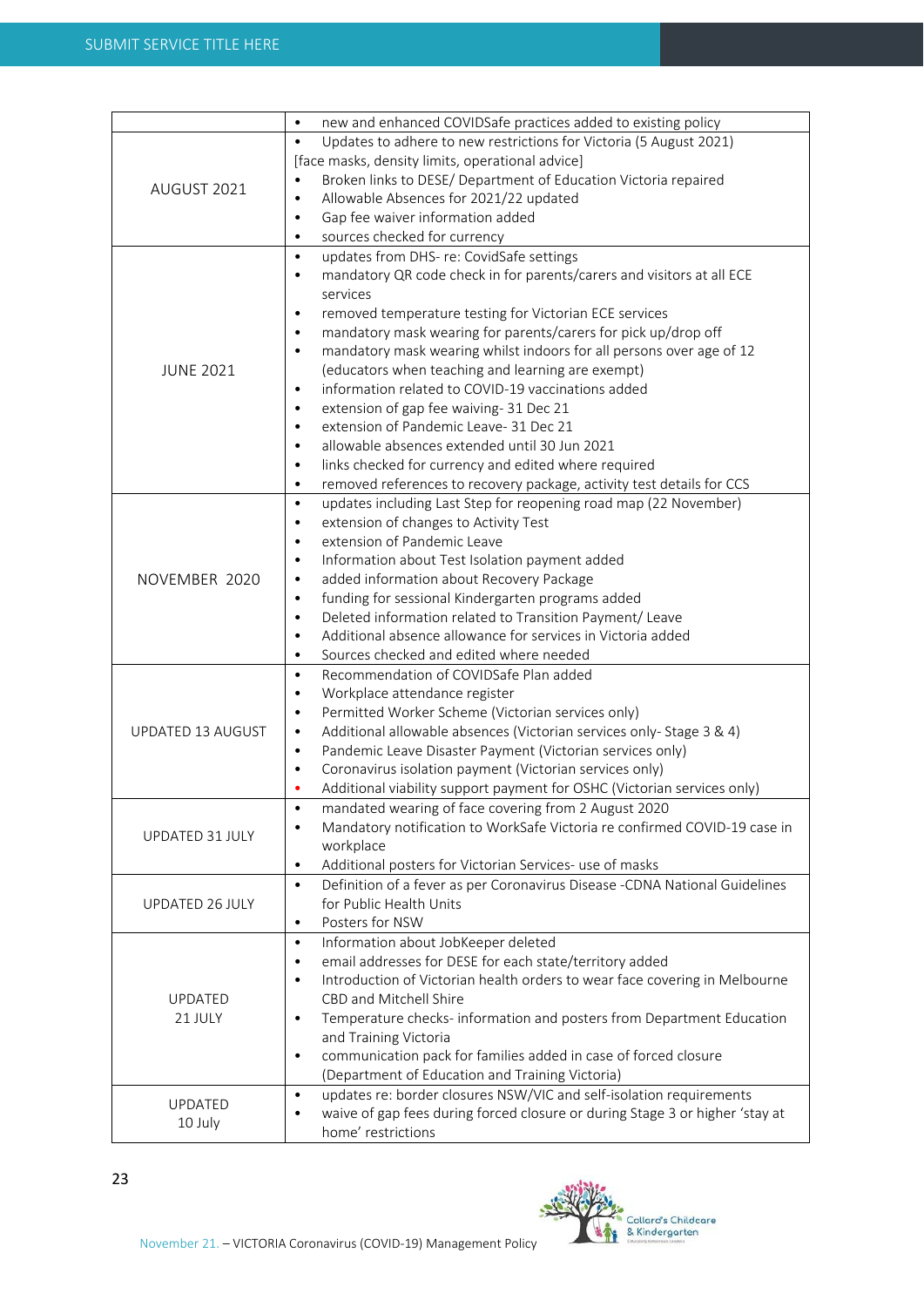|                | updates regarding service closures due to COVID-19 re: local emergency<br>$\bullet$                     |
|----------------|---------------------------------------------------------------------------------------------------------|
|                | procedures                                                                                              |
|                | extension to pandemic leave<br>$\bullet$                                                                |
|                | links to posters from DESE<br>$\bullet$                                                                 |
|                | Updates to AHPPC health recommendations<br>$\bullet$                                                    |
|                | amendments to Payment of Fees<br>$\bullet$                                                              |
| <b>UPDATED</b> | reintroduction of CCS and ACCS from July 13 2020<br>$\bullet$                                           |
| 17 June        | changes to Activity Test for families<br>$\bullet$                                                      |
|                | changes to absences updated<br>$\bullet$                                                                |
|                | cessation of JobKeeper and introduction of Transition Payment for services<br>$\bullet$                 |
|                | Slight amendments to physical distancing requirements as per AHPPC<br>$\bullet$                         |
|                | guidelines                                                                                              |
| <b>UPDATED</b> | Updated health plan reminders<br>$\bullet$                                                              |
| 15 May         | deletion of resources no longer available/or moved<br>$\bullet$                                         |
|                | clarification of resources covered in 'no fee' from parents<br>$\bullet$                                |
|                | sick child additional information<br>$\bullet$                                                          |
| <b>UPDATED</b> | Added a section at the top of page 5 relating to privacy laws<br>$\bullet$                              |
| 04 May         | Updates from the April 30 review remain highlighted - see below<br>$\bullet$                            |
|                |                                                                                                         |
|                | Risk assessment and risk management plan information updated<br>$\bullet$                               |
|                | Consideration included for children with chronic medical conditions or<br>$\bullet$                     |
|                | immunosuppression                                                                                       |
| <b>UPDATED</b> | Updated recommendations from Australian Health Protection Principles<br>$\bullet$                       |
| 30 April       | Committee                                                                                               |
|                | Additional information related to Exceptional Circumstances Supplementary<br>$\bullet$                  |
|                | Payment                                                                                                 |
|                | additional resources for supporting families and educators<br>$\bullet$                                 |
|                | Additional information for JobKeeper- nomination acceptance form<br>$\bullet$                           |
| <b>UPDATED</b> | Fair Work Australia laws- direction to perform different duties<br>$\bullet$                            |
| 16 April       | Self-isolation and Pandemic leave<br>$\bullet$                                                          |
|                | Additional information regarding children 'at risk' notification<br>$\bullet$                           |
|                | Additional resources added as highlighted<br>$\bullet$                                                  |
|                | Major changes to Payment of fees related to CCS and ACCS<br>$\bullet$                                   |
|                | introduction of Early Childhood Education and Care Relief Package payments<br>$\bullet$                 |
|                | (effective 6 April)                                                                                     |
| <b>UPDATED</b> | introduction of JobKeeper Payments<br>$\bullet$                                                         |
| 5 April        | $\bullet$<br>removal of 'stand down' information                                                        |
|                | addition of Safe Work Australia suggestions<br>$\bullet$                                                |
|                | amendment to return to work requirements for positive COVID-19<br>$\bullet$                             |
|                | employees requiring a medical certificate<br>additional information about staff travel to and from work |
|                | $\bullet$<br>changes to reflect changes in periods of local emergency and absences<br>$\bullet$         |
| UPDATED        | new isolation restrictions for people travelling interstate<br>$\bullet$                                |
| 28 March       | small edits to leave entitlements for staff<br>$\bullet$                                                |
|                | Fair Work information added-employee entitlements, stand down<br>$\bullet$                              |
|                | updated effective 24 March 2020<br>$\bullet$                                                            |
|                | changes due to Ministerial update re: increase in absences for children to<br>$\bullet$                 |
|                | receive CCS payments and CCS payments if services are forced to close                                   |
|                | new information for CCCF funding for COVID-19<br>$\bullet$                                              |
| <b>UPDATED</b> | modification to staff requested to be isolated from Service due to flu-like<br>$\bullet$                |
| 24 March       | symptoms                                                                                                |
|                | modifications of entitlements relating to sick pay if employees are forced to                           |
|                | be self-isolated                                                                                        |
|                | additional resources for state/territory specific information<br>$\bullet$                              |
| 16 March 2020  | original policy drafted<br>$\bullet$                                                                    |
|                |                                                                                                         |